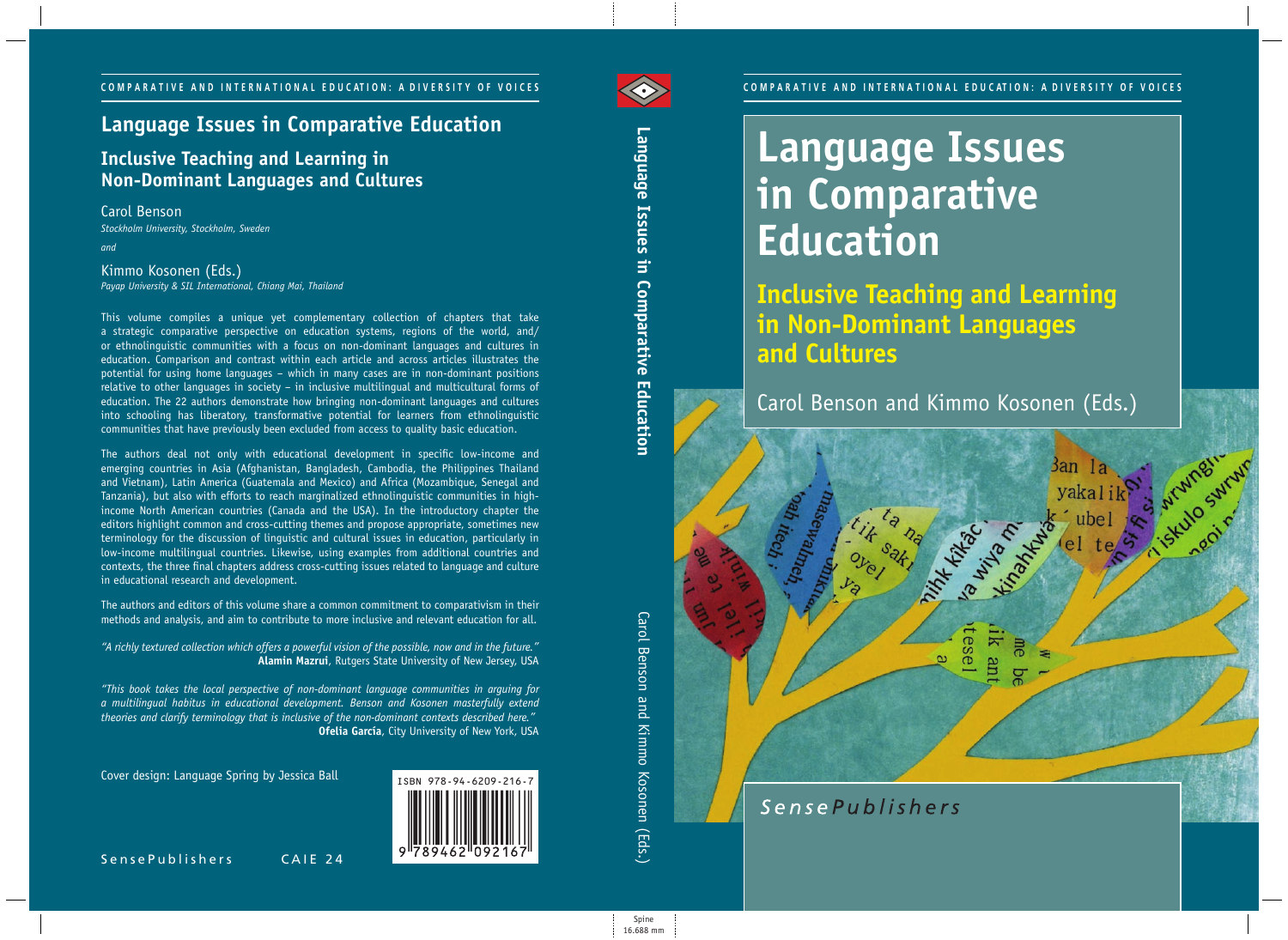# Language Issues in Comparative Education

# Inclusive Teaching and Learning in Non-Dominant Languages and Cultures

*Edited by*

Carol Benson *Stockholm University, Stockholm, Sweden*

and

Kimmo Kosonen *Payap University & SIL International, Chiang Mai, Thailand*



SENSE PUBLISHERS ROTTERDAM / BOSTON / TAIPEI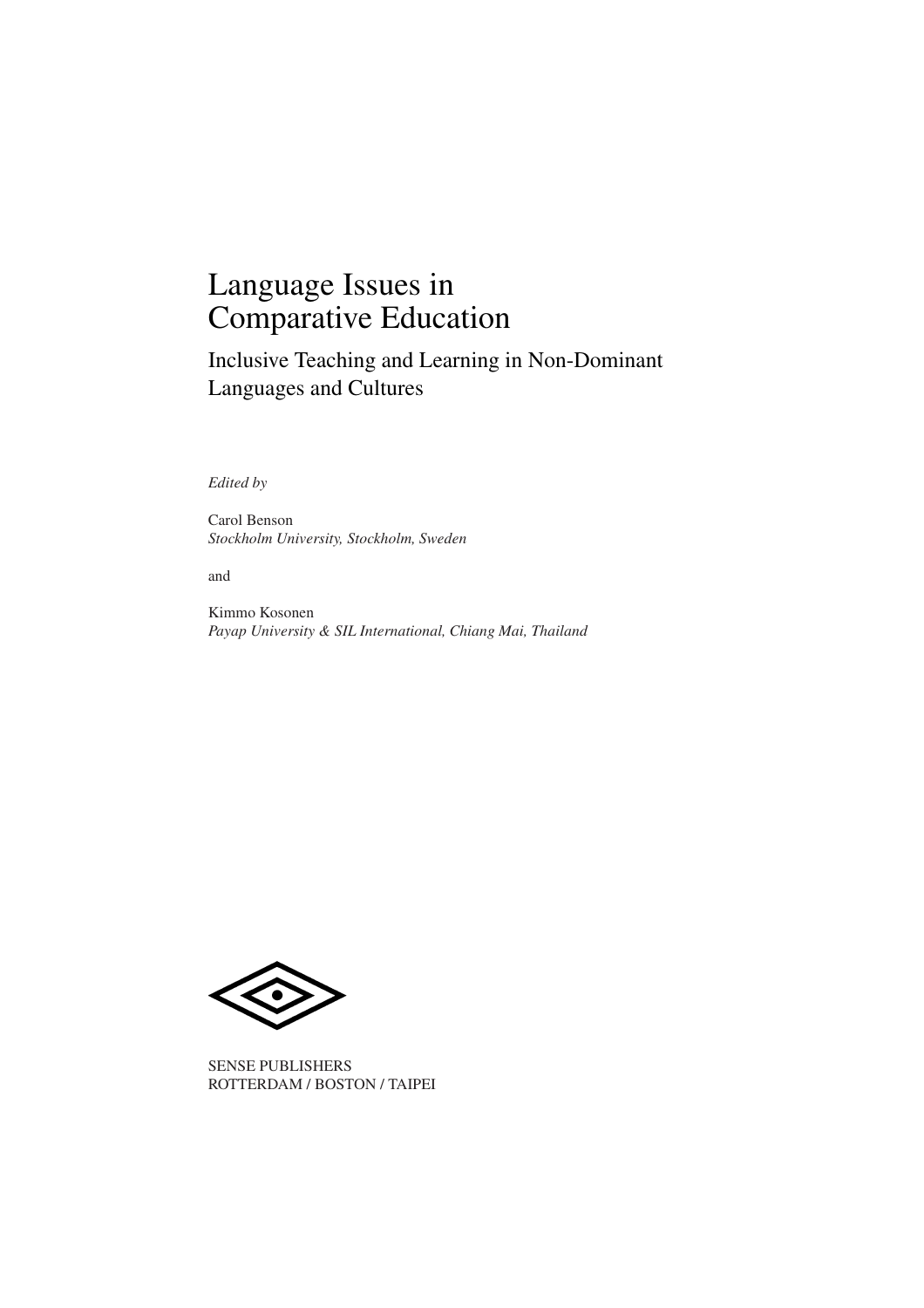A C.I.P. record for this book is available from the Library of Congress.

ISBN 978-94-6209-216-7 (paperback) ISBN 978-94-6209-217-4 (hardback) ISBN 978-94-6209-218-1 (e-book)

Published by: Sense Publishers, P.O. Box 21858, 3001 AW Rotterdam, The Netherlands https://www.sensepublishers.com/

*Printed on acid-free paper*

All rights reserved © 2013 Sense Publishers

No part of this work may be reproduced, stored in a retrieval system, or transmitted in any form or by any means, electronic, mechanical, photocopying, microfilming, recording or otherwise, without written permission from the Publisher, with the exception of any material supplied specifically for the purpose of being entered and executed on a computer system, for exclusive use by the purchaser of the work.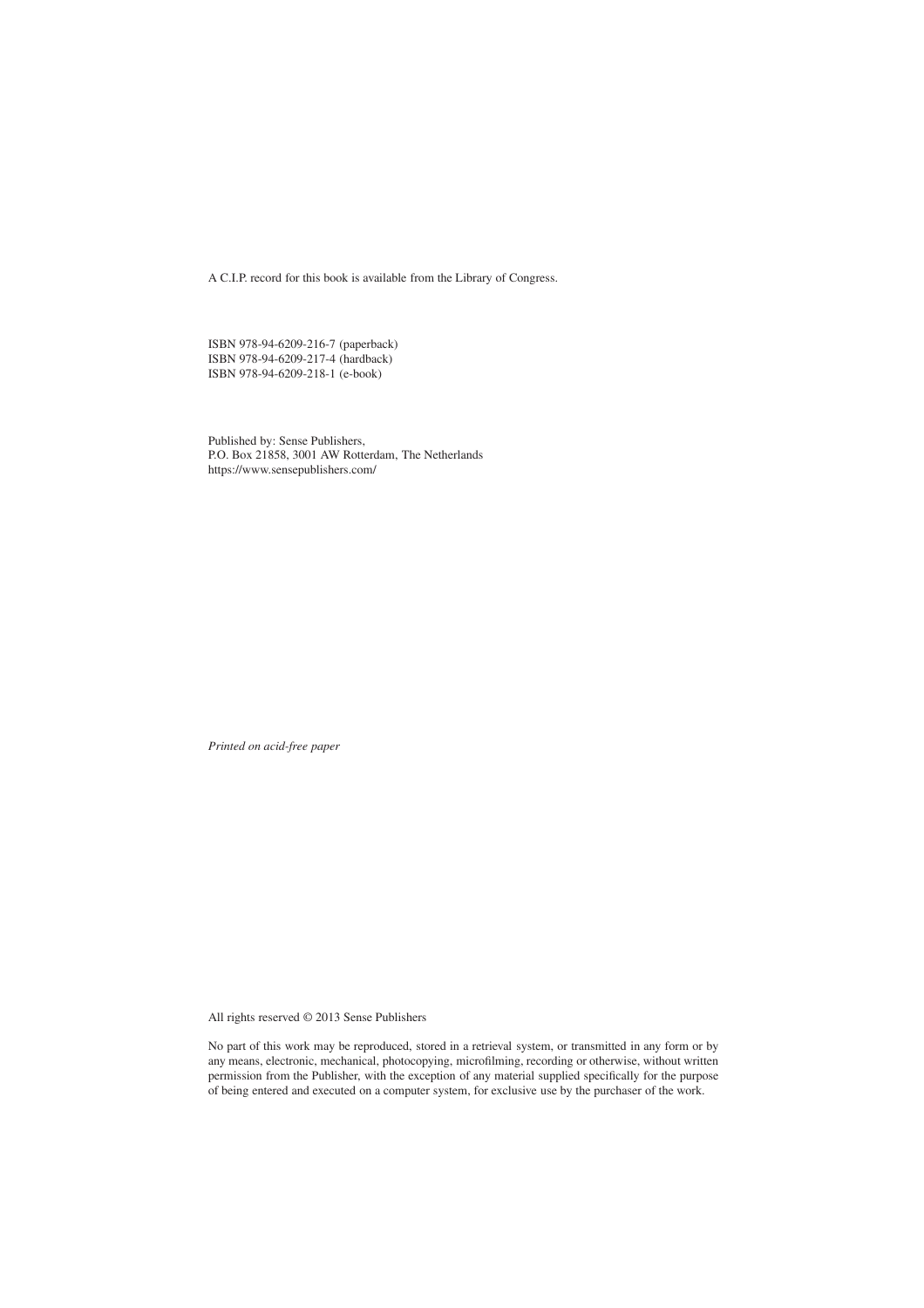"*Serious, solid, convincing, interesting, lots of new data. All educational decision makers need this book – so do teachers and politicians. If research can change people's monolingual mindset and give non-dominant language speakers (and, with them, all of us) a chance, this is the book*."

– **Tove Skutnabb-Kangas**, Emerita, Åbo Akademi University, Finland

"*This book moves education toward liberation of students and educators, while liberating readers from unquestioned assumptions in the language and education field. Drawing on cases from minoritized communities in Asia, Africa, and the Americas, the book takes the local perspective of non-dominant language communities in arguing for a multilingual habitus in educational development. Beyond the volume's comprehensiveness and comparative focus, Benson and Kosonen masterfully extend theories and clarify terminology that is inclusive of the non-dominant contexts that are here included*."

**– Ofelia García**, City University of New York, USA

*"Language Issues in Comparative Education is an important contribution to our understanding of the complex interplay between language policies and practices in education and the broader socio-political and economic forces that shape society as a whole. A richly textured collection, it offers a powerful vision of the possible, now and in the future.*"

– **Alamin Mazrui**, Rutgers State University of New Jersey, USA

"*Careful attention to the language part of multilingual education, and the intimate connection of language and culture, makes this book essential reading for researchers and practitioners alike. Different contexts, different issues, different foci distinguish the chapters, but the imperative to incorporate learners' languages in their educational experience unites them*."

**– Carolyn Temple Adger,** Center for Applied Linguistics, Washington DC, USA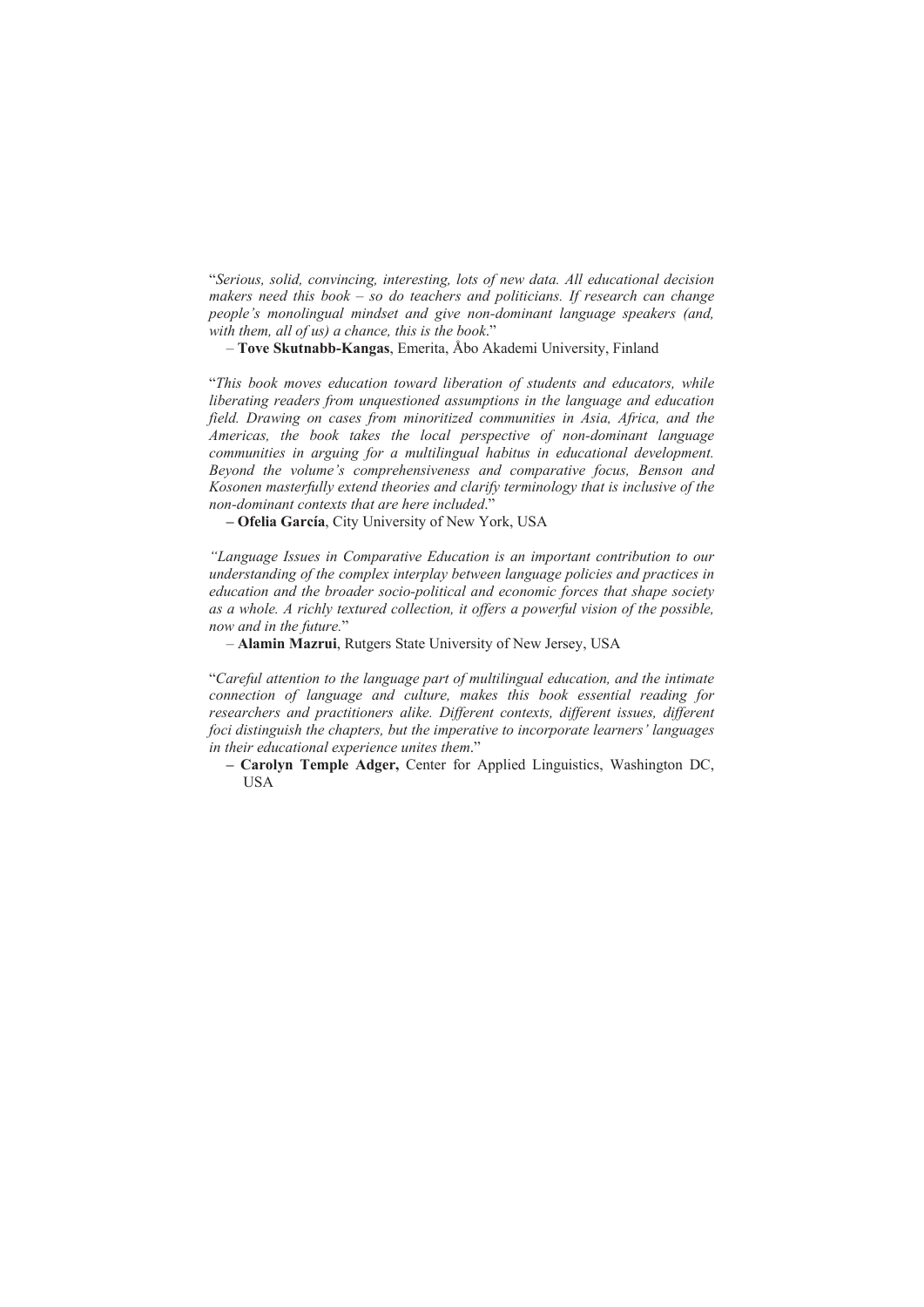## **TABLE OF CONTENTS**

| Foreword<br>Sheldon Shaeffer                                                                                                                                                | ix           |  |
|-----------------------------------------------------------------------------------------------------------------------------------------------------------------------------|--------------|--|
| Introduction: Inclusive teaching and learning through the use of<br>non-dominant languages and cultures<br>Kimmo Kosonen & Carol Benson                                     | $\mathbf{1}$ |  |
| Part I: Language-in-education policy issues                                                                                                                                 |              |  |
| 1. Canada's big chill: Indigenous languages in education<br>Jessica Ball & Onowa McIvor                                                                                     | 19           |  |
| 2. The use of non-dominant languages in education in Cambodia, Thailand<br>and Vietnam: Two steps forward, one step back<br>Kimmo Kosonen                                   | 39           |  |
| 3. Language in Afghanistan's education reform: Does it play a role in<br>peace and reconciliation?<br>Stephen A. Bahry                                                      | 59           |  |
| 4. Language and liberation. Language of instruction for mathematics and<br>science: A comparison and contrast of practices focusing on Tanzania<br><b>Birgit Brock-Utne</b> | 77           |  |
| Part II: Community and parent voices                                                                                                                                        |              |  |
| 5. Indigenous Mexican languages and the politics of language shift in the<br><b>United States</b><br>Laura Menchaca Bishop & Prema Kelley                                   | 97           |  |
| 6. "We lost our culture with civilization": Community perceptions of<br>Indigenous knowledge and education in Senegal<br>Karla Giuliano Sarr                                | 115          |  |
| Part III: Classroom practices and teacher voices                                                                                                                            |              |  |
| 7. First language-based preschools in Adivasi communities in the<br>Chittagong Hill Tracts of Bangladesh<br>Gowri Vijayakumar, Elizabeth Pearce & Meherun Nahar             | 135          |  |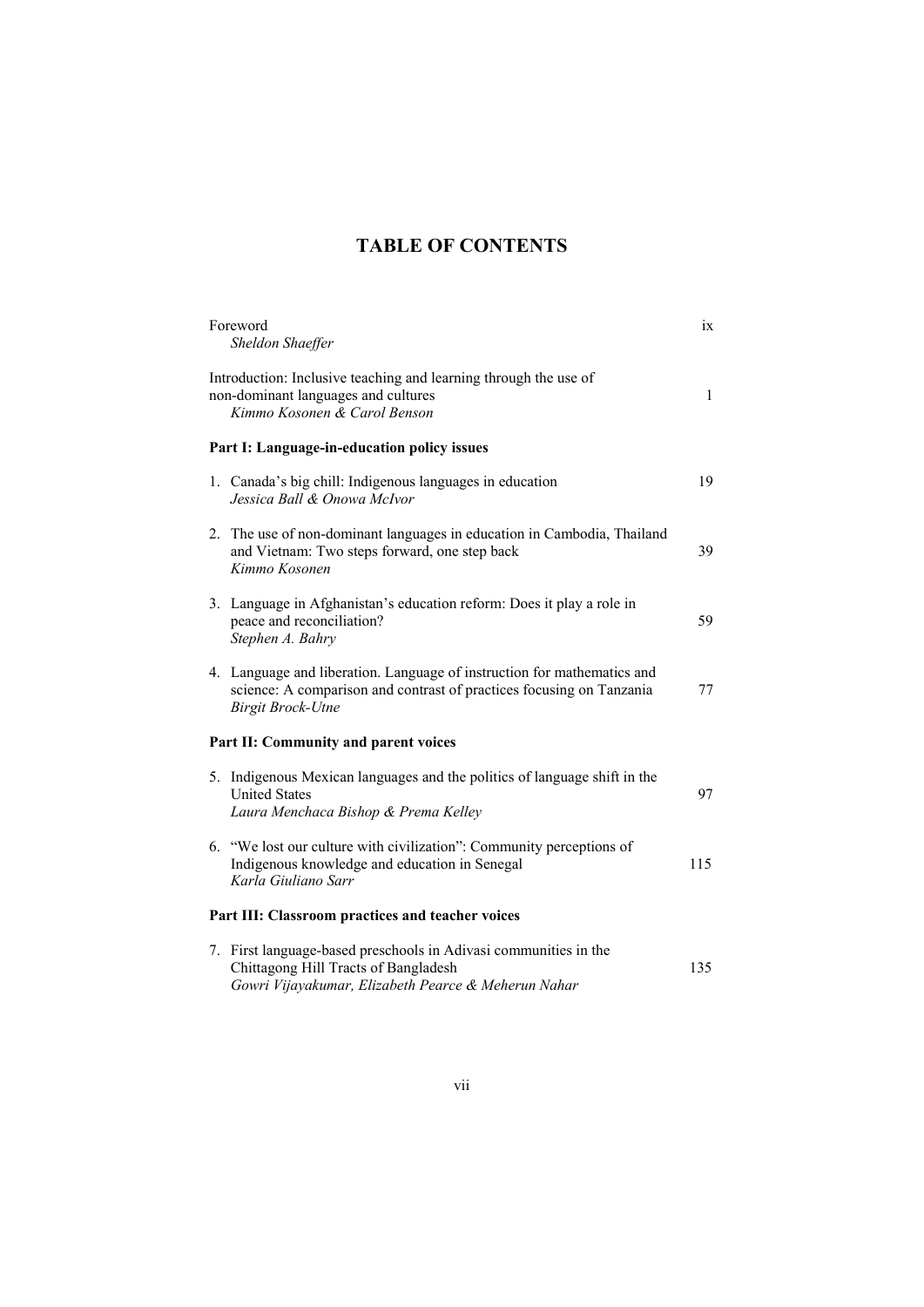#### TABLE OF CONTENTS

| 8. | Teachers as agents of change within Indigenous education programs in<br>Guatemala and Mexico: Examining some outcomes of cross-border<br>professional development<br>Janelle M. Johnson | 153 |
|----|-----------------------------------------------------------------------------------------------------------------------------------------------------------------------------------------|-----|
| 9. | Effective activities to support teachers' transition into the MTBMLE<br>classroom in the Philippines<br>Rebecca Stone                                                                   | 171 |
|    | 10. English medium instruction and examining in Zanzibar: Ambition,<br>pipe dreams and realities<br>Pauline Rea-Dickins & Guoxing Yu                                                    | 189 |
|    | 11. Implementation of local curriculum in Mozambican primary schools:<br>Realities and challenges<br>Nuzzly Ruiz de Forsberg & Alícia Borges Månsson                                    | 207 |
|    | 12. Culture as a vehicle, not a bridge: Community-based education in<br>autonomous regions of Nicaragua and in the Navajo Nation, USA<br>Kerry White                                    | 225 |
|    | <b>Part IV: Researcher voices</b>                                                                                                                                                       |     |
|    | 13. Teaching and assessing independent reading skills in multilingual<br>African countries: Not as simple as ABC<br>Leila Schroeder                                                     | 245 |
|    | 14. Exploring the development of reading in multilingual education<br>Programs<br>Stephen L. Walter                                                                                     | 265 |
|    | 15. Towards adopting a multilingual habitus in educational development<br>Carol Benson                                                                                                  | 283 |
|    | <b>Contributors</b>                                                                                                                                                                     | 303 |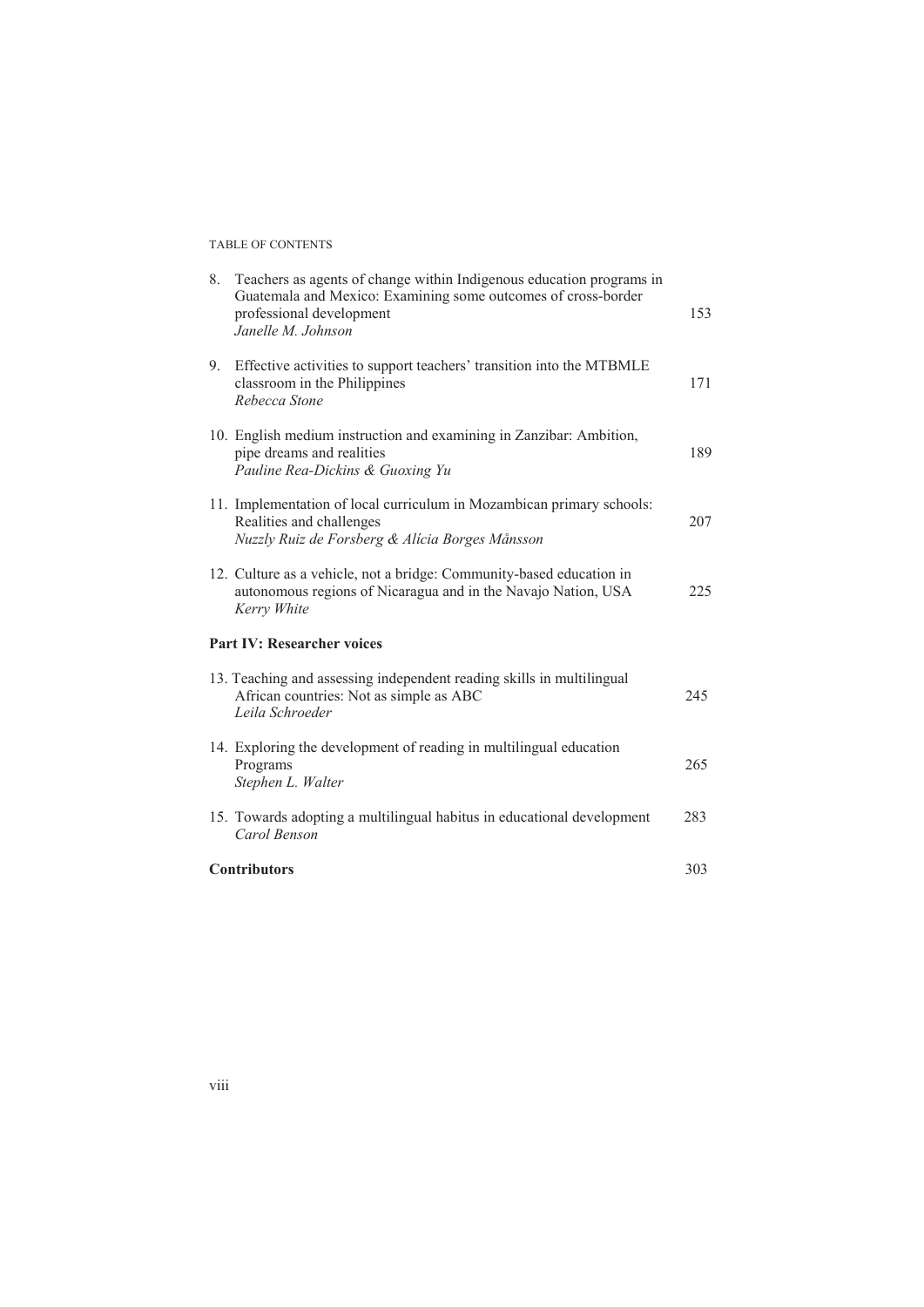#### JESSICA BALL & ONOWA MCIVOR

### **1. CANADA'S BIG CHILL**

*Indigenous Languages in Education* 

#### ABSTRACT

wihtaskamihk kîkâc kahkiyaw nîhîyaw pîkiskwîwina î namatîpayiwa wiya môniyâw onîkânîwak kayâs kâkiy sihcikîcik ka nakinahkwâw nîhiyaw osihcikîwina. atawiya anohc kanâta askiy kâpimipayihtâcik î tipahamok nîhiyaw awâsisak kakisinâmâkosicik mîna apisis î tipahamok mîna ta kakwiy miciminamâ nîhiyawîwin. namoya mâka mitoni tapwîy kontayiwâk î nîsohkamâkawinaw ka miciminamâ nipîkiskwîwinân. pako kwayas ka sihcikiy kîspin tâpwiy kâ kakwiy miciminamâ nîhîyawîwin îkwa tapwiy kwayas ka kiskinâhamowâyâ kicowâsim'sinân. ôma masinayikanis îwihcikâtîw tânihki kîkâc kâ namatîpayicik nipîkiskwîwinân îkwa takahki sihcikîwina mîna misowiy kâ apicihtâcik ka pasikwînahkwâw nîhiyawîwin nanântawisi. (*Translated into Nîhîyawîwin (Northern Cree) [crk], a language of Canada*, *by Art Napoleon*)

Canada's Indigenous languages are at risk of extinction because of government policies that have actively opposed or neglected them. A few positive steps by government include investments in Aboriginal Head Start, a culturally based early childhood program, as well as a federal Aboriginal Languages Initiative. Overall, however, government and public schools have yet to demonstrate serious support for Indigenous language revitalization. Language-in-education policies must address the historically and legislatively created needs of Indigenous Peoples to increase the number of Indigenous language speakers and honor the right of Indigenous children to be educated in their language and according to their heritage, with culturally meaningful curricula, cultural safety, and dignity. This chapter describes how Canada arrived at a state of Indigenous language devastation, then explores some promising developments in community-driven heritage language teaching, and finally presents an ecologically comprehensive strategy for Indigenous language revitalization that draws on and goes beyond the roles of formal schooling.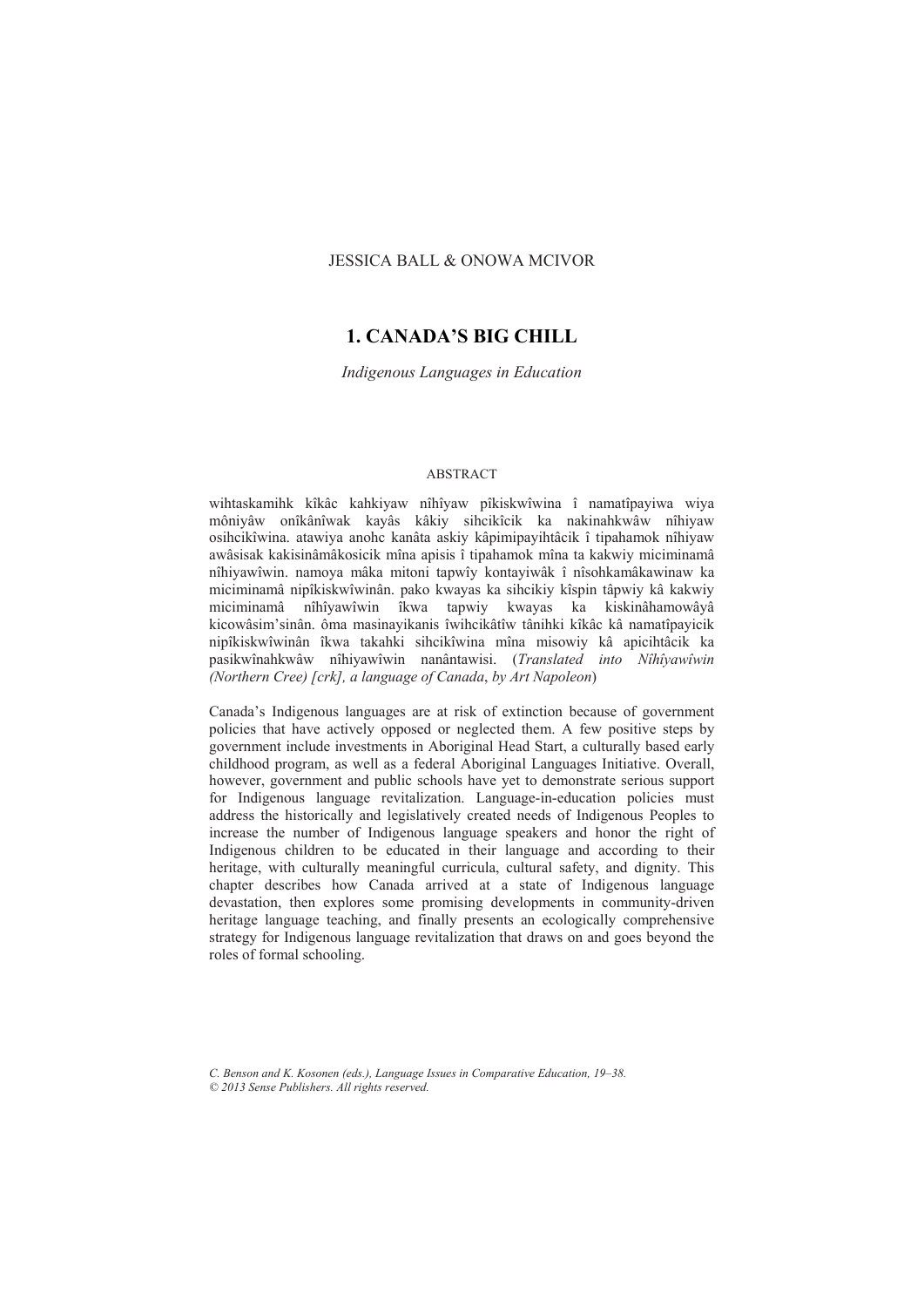It's been a cold 130 years for Canada's first languages, and the thaw is still awaited. (Fettes & Norton, 2000: 29)

#### INTRODUCTION

A basic Canadian value is that regardless of where children live, programs for promoting their optimal development should be accessible, available, and linguistically and culturally appropriate to them (Canadian Centre for Justice, 2001). Yet despite being party to innumerable universal declarations and policy documents enshrining the rights of Indigenous Peoples to practice and perpetuate their cultures and languages, including children's right to both learn and be educated in their mother tongue (United Nations, 2008), government efforts to implement these commitments have moved at glacial speed. Less than one-fifth of Aboriginal<sup>i</sup> children in Canada are learning their ancestral languages, and this number is dwindling (Statistics Canada, 2006). The forecast for preserving and revitalizing Canada's Indigenous languages is gloomy (Norris, 2007): All are at risk of extinction within this century because of government policies that have actively opposed or neglected them.

 This chapter describes how Canada has arrived at the current state of Indigenous language devastation and how schooling has been used to pursue a national policy that recognizes only two colonial languages – English and French – to the detriment of Indigenous language maintenance and of Indigenous children's school success. Language-in-education policies and a host of other threats undermine Indigenous languages. Immediate threats include the (unofficial) promotion of monolingualism through a lack of state support for a multilingual society and the global expansion of English. Another set of risk factors is the plethora of other competing and urgent concerns facing Indigenous<sup>ii</sup> communities due to past and present effects of colonization. These include: poverty, addictions, mental and physical health issues, protracted treaty negotiations, (re)building selfgovernance, and conflicts between Indigenous communities and various levels of government over rights to natural resources and protection of traditional Indigenous lands.

 We begin with an overview of the current status of Indigenous language-ineducation developments in Canada, describing both challenges and early indicators of promise. Next we outline the multiple levels of intervention needed to support the survival of Indigenous languages and examine the roles that non-formal and formal education could play to promote Indigenous learners' language retention and school success. We encourage a view of language as not only a medium of instruction, but as "the life blood of a people," with the capacity to carry "the spirit of the past to the children of the present" (Aboriginal Head Start Association of British Columbia, 2011: 1). Language is widely understood by Indigenous Peoples as the vehicle for the intergenerational transmission of knowledge, culture, spirituality and identity.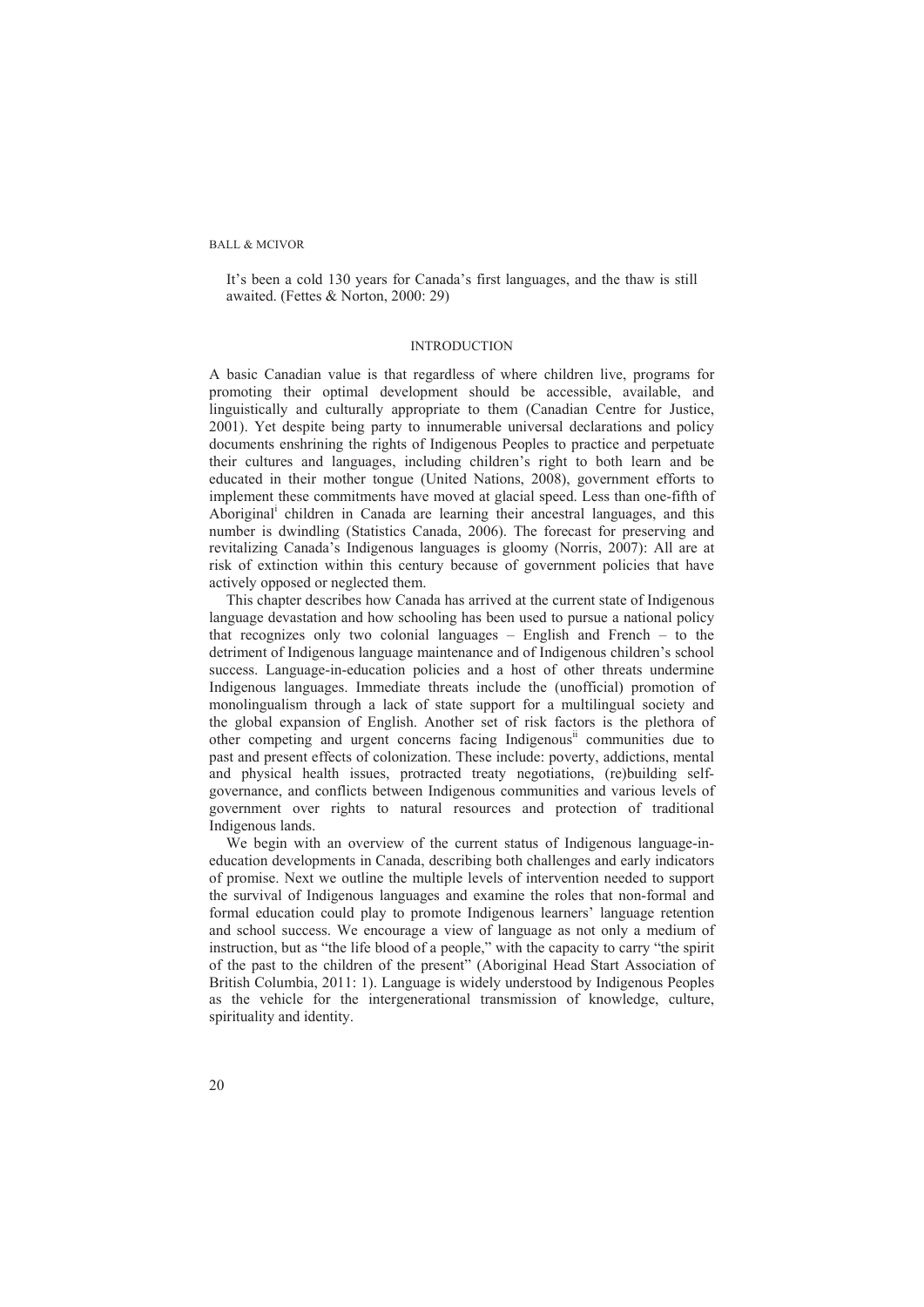#### OVERVIEW OF INDIGENOUS LANGUAGE LEARNING IN CANADA

#### *Current Conditions*

Among the approximately 7,000 languages presently spoken in the world, up to 90% are predicted to disappear within the next century (Lewis, 2009). This pattern holds in Canada, which has 11 Indigenous language families comprised of 50 or more Indigenous languages (Norris, 2007). Language death occurs when one group is colonized and assimilated by another and adopts its language (Crystal, 1997), either forcibly or by choice. Over the past 400 years, Indigenous Peoples in Canada have experienced a succession of colonial government incursions, including genocide, forced relocation of villages, linguistic imperialism, prohibition of Indigenous economic, social, and political systems, and enforced enrolment of children in Indian residential schools (McCarty, 2003). These processes have already obliterated ten Indigenous languages (Norris, 2007) and nearly extinguished all others; only Nîhîyaw (Cree), Anishnaabe (Ojibway), and Inuttitut (Inuit), due to their large population bases, are expected to survive the current century (ibid.).

 Tremendous diversity exists among Indigenous Peoples in Canada on dimensions that affect the survival of their languages, including population size, oral and written language use, number of dialects, level of language documentation, cultures, histories, political organization, social and health conditions, and geographic location. Further, Indigenous language communities vary with regard to their engagement in policy creation and motivation towards sustaining their languages in or outside formal schooling (Task Force on Aboriginal Languages and Cultures, 2005; Fettes & Norton, 2000). Although each group has had different experiences, some commonalities exist, and these are outlined below. The authors have been involved in Indigenous language revitalization in various ways for the past 10 years ranging from language nest (early childhood immersion) to adult Indigenous language learning, with focus on the speech and language development of Indigenous children and on the impacts of language in education policies in Canada.

#### *Declining Intergenerational Transmission of Indigenous Languages*

The number of children who are learning a certain language is arguably the best indicator of its health and longevity (Barrena et al., 2007). The most recent Canadian census data indicate that only 12.4% of Indigenous children aged 0-4 are learning an Indigenous language at home; another 5% are acquiring one as an additional language (Norris, 2006). About two-thirds of these children are Inuit living in Canada's northernmost regions; one-third are First Nation<sup>iii</sup> children living on reserves.<sup>iv</sup> Over 60% of Indigenous children are growing up in urban and periurban settings off reserves. Few of these children are learning an Indigenous language, mainly as a result of language loss among parents and grandparents who were forced to attend English-only residential schools, but also due to ongoing monolingual education policies. Children whose home or preschool supports them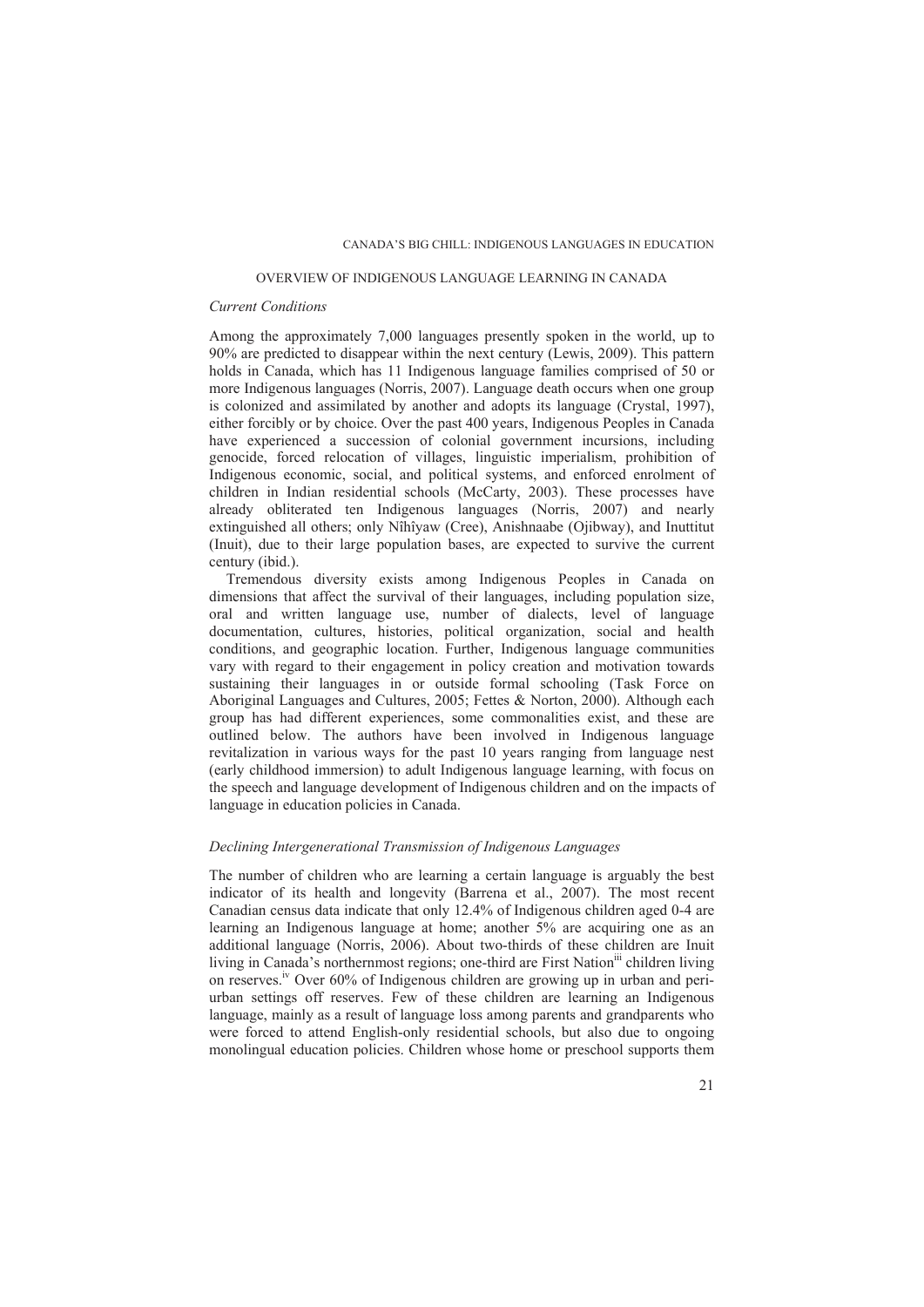in learning an Indigenous language almost invariably are required to start primary school (i.e., Kindergarten and Grade 1) in English or French. This lack of language support is of grave concern, as expressed by the Assembly of First Nations (2000), First Nation scholars (e.g. Battiste, 2000), linguists (e.g. Phillipson, 1992) and others. Some researchers warn that mainstreaming young speakers of Indigenous languages into English- or French-medium schooling is a form of linguistic genocide (Day, 1985); they predict that English and French will continue to replace Indigenous languages until no native speakers remain.

#### *Mismatched Languages and Learning Goals at School Entry*

With most Indigenous children in Canada now speaking English or French as their first language, one might assume they would not experience difficulties attributable to language mismatches at school. However, language and culture-based challenges figure prominently among factors that may account for high rates of learning difficulties and early attrition. First, there are still communities where a majority of children speak their Indigenous language but are forced to start school in English or French, with no support for transferring skills from the more familiar language to the newly introduced language. In Labrador, 35% of Innu children never attend school, a trend that is partly due to an unfamiliar language environment (English) and school culture that is seen by Innu children and their parents as "foreign, devoid of culturally relevant curriculum, and having little or no relevance to their lives" (Philpott, 2006: 373). Second, many children, especially in rural and remote communities, speak a non-standard variety of English that creates communication difficulties for children and their teachers. Several Canadian investigators have reported unique difficulties confronting children who start kindergarten speaking an Indigenous language or a non-standard variety of English or French that is different from the language of instruction (Ball & Bernhardt, 2008; Crago, 1990; Wright, Taylor, & Macarthur, 2000). Third, the pragmatics of communication in some Indigenous families and communities may be at odds with the discourse expectations of non-Indigenous professionals in institutions of the dominant culture, including public schools. For example, Indigenous children may have been socialized not to answer questions to which they know an older person already knows the answer (e.g., rhetorical questions such as "What colour is the sky today?") (Ball & Bernhardt, 2008). The forms of oral narratives that are recognized in their home communities as constituting a 'good story' may be seen by non-Indigenous teachers as lacking in the necessary elements of story-telling (e.g., context setting, linear time line) (Peltier, 2011). They may have a propensity to want to learn by watching and doing rather than by listening and following explicit instructions. Failure by teachers or non-Indigenous peers to recognize, value or encourage these forms of learning readiness can cause low self-esteem, cultural identity confusion and conflict, difficulties for parents wanting to accompany their children in their journeys through formal education, and overall lack of engagement in formal education. Altogether, the situation nationwide raises serious doubts about whether Canadian public schools are willing or able to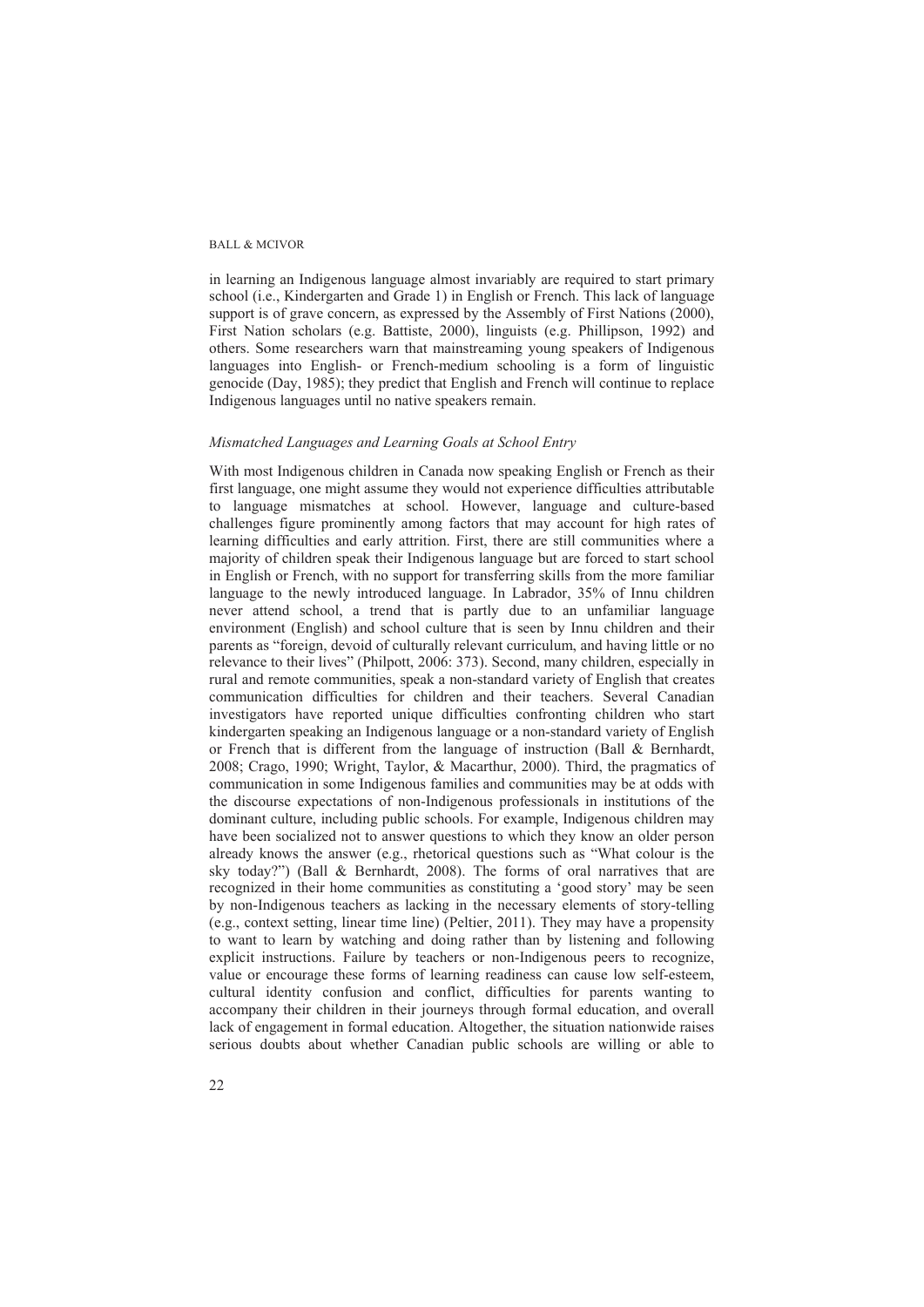support the social inclusion, linguistic rights and educational success of Indigenous children.

Many Indigenous parents, Elders,<sup>v</sup> and leaders argue that linguistically and culturally inappropriate teaching methods, curricula, and learning assessment procedures frequently result in serious negative consequences for their children (Canadian Centre for Justice, 2001; Royal Commission on Aboriginal Peoples, 1996). For example, many Indigenous children have social and environmental literacies that are valued and adaptive within the context of their everyday lives, but that are not valued or even recognized by mainstream teachers focused almost exclusively on text-based literacy. They may speak a variety of English that is the norm in their home communities but that is not readily accepted or understood by non-Indigenous teachers (Ball & Bernhardt, 2008). Consequences may include undermining Indigenous parents' goals for children; creating cultural alienation among young people; inhibiting development of school readiness skills; perceiving Indigenous children as socially reticent or resistant to instruction; and overidentifying developmental delays and disorders, especially in the speech-language domain (Hibel, Faircloth, & Farkas, 2008). While the nature and scope of misguided practice no doubt varies across schools and regions, overall Canada is failing to support the educational success of Indigenous children (Canadian Council on Learning, 2009). It is worth noting that while the number of Indigenous, professionally-accredited teachers is growing, there are few teaching in off-reserve schools and even fewer who are speakers of their Indigenous languages.

#### *Cultural Learning through Language*

Indigenous language speakers are concerned that, as fewer children learn their ancestral language, not only their languages but also their cultures will be lost (Royal Commission on Aboriginal People, 1996). Indigenous languages convey culturally based ways of interpreting the world and experiences within it (Battiste, 2000), and it is impossible to translate the deep meanings of words and concepts into the languages of other cultures. When children learn their Indigenous languages from infancy, they are able to consolidate a culturally cohesive identity with links to the land, to traditional knowledge, to Elders, and to their communities (Battiste, 2000; Crystal, 1997). According to a national task force, "the ability to speak one's own language helps people to understand who they are in relation to themselves, their families, and their communities, and to Creation itself" (Task Force on Aboriginal Languages and Cultures, 2005: iv). One of the few Indigenous speech and language pathologists in Canada, Sharla Peltier, explains:

We're taught that our language comes from the Creator and that speaking it acknowledges our connection. We're taught that our voice is a sacred gift and that there is a lot of power in our words. When we speak, our words go around the world forever. (Ball, 2006: 1)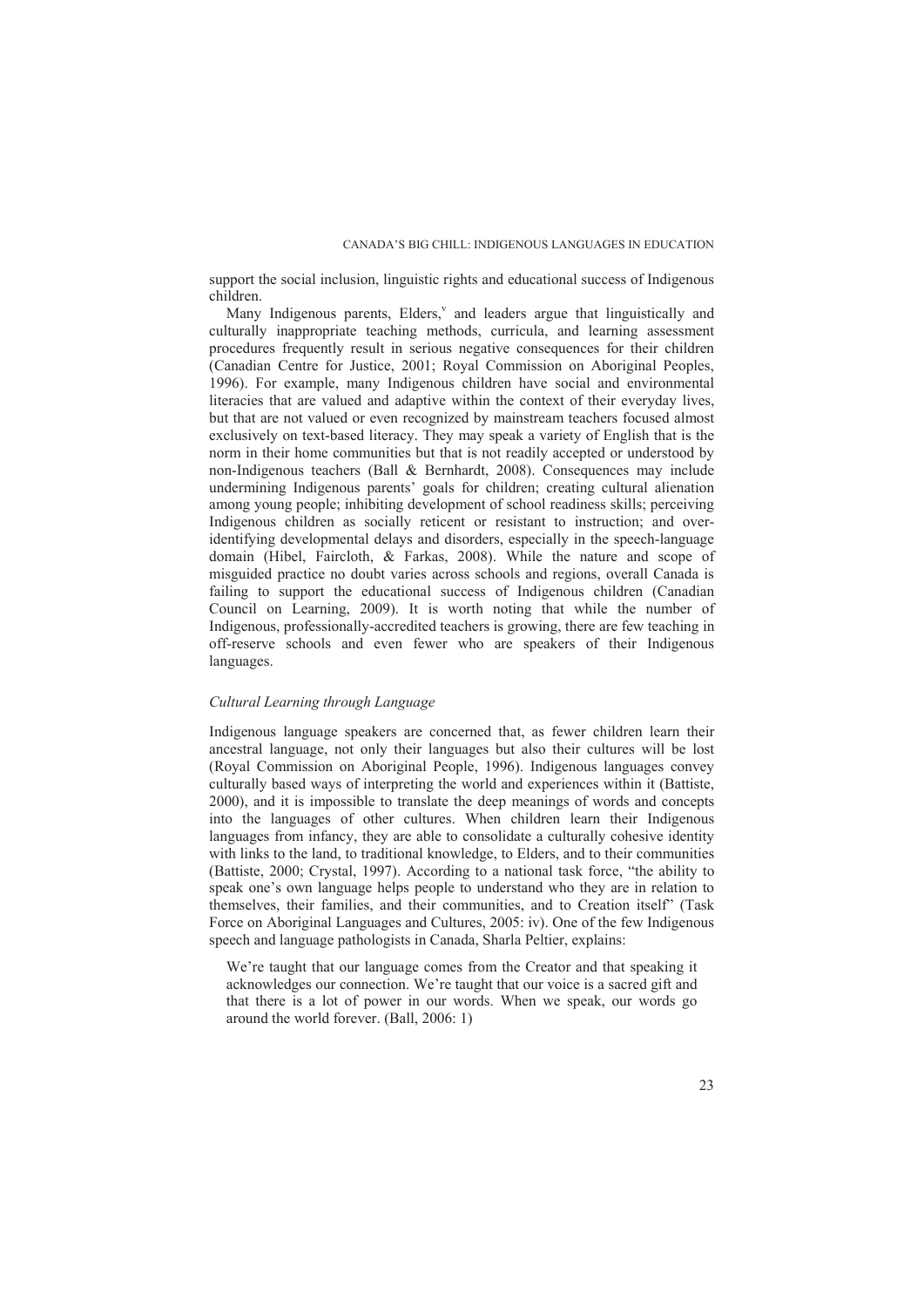Given the importance of Indigenous languages for preserving Indigenous cultural identity, knowledge, social belonging, spiritual life, and existence on the political landscape, the potential for education to promote or hinder Indigenous children's opportunities to learn their mother tongues is of critical concern.

#### HISTORICAL EXPLOITATION OF SCHOOLING FOR LINGUISTIC ASSIMILATION

Links between language, education, and sovereignty were not lost on the early colonizers of the land called Canada, where using schools to strip Indigenous children of their culture and language is a long-standing tradition. Because the historical treatment of Indigenous Peoples has created enormous challenges for intergenerational transmission of Indigenous languages (and, arguably, Indigenous children's educational engagement), a brief history is provided here.

#### *History of Indigenous Language Policy in Canada*

The new country of Canada froze out Indigenous languages from the outset (Derwing & Munro, 2007). At confederation in 1867, policies supported by legislation and funding established the nation as bilingual in English and French (Gourd, 2007). A century later, heightened political tensions about the comparative status of the two languages led in 1963 to a Royal Commission mandated to study the country's "two founding races" and "other ethnic groups" (Innis, 1973, Foreword), but the latter were defined as those who had immigrated to Canada (Royal Commission on Bilingualism and Biculturalism, 1967). Indigenous Peoples, despite their efforts to be included and to have their language rights considered, were rendered invisible in policy and practice (Laurendeau & Dunton, 2006). From this foundation of cultural and linguistic imperialism, the Commission recommended an Official Languages Act, enacted in 1969, securing English and French as the official state languages (Burnaby, 1996). The Commission did assert Canada's responsibility to do "everything that is possible … to help the native populations preserve their cultural heritage, which is an essential part of the patrimony of all Canadians" (Royal Commission on Bilingualism and Biculturalism, 1967, Vol 1: xxv). However, responsibility for language maintenance was left entirely in the hands of Indigenous people who had no resources to ensure creation of opportunities for young people to learn through and develop in their Indigenous languages. This failure to recognize Indigenous languages as official created, in effect, a policy of exclusion.

#### *Variable Control of Language and Education*

Over the past two decades, the Assembly of First Nations (1990, 1991, 1992, 2000) produced four reports calling for official recognition of Indigenous languages. Parliament recently passed the Aboriginal Languages of Canada Act (Senate of Canada, 2009), but this Act falls short of calling for legislative action to guarantee support for language preservation and revitalization efforts, including public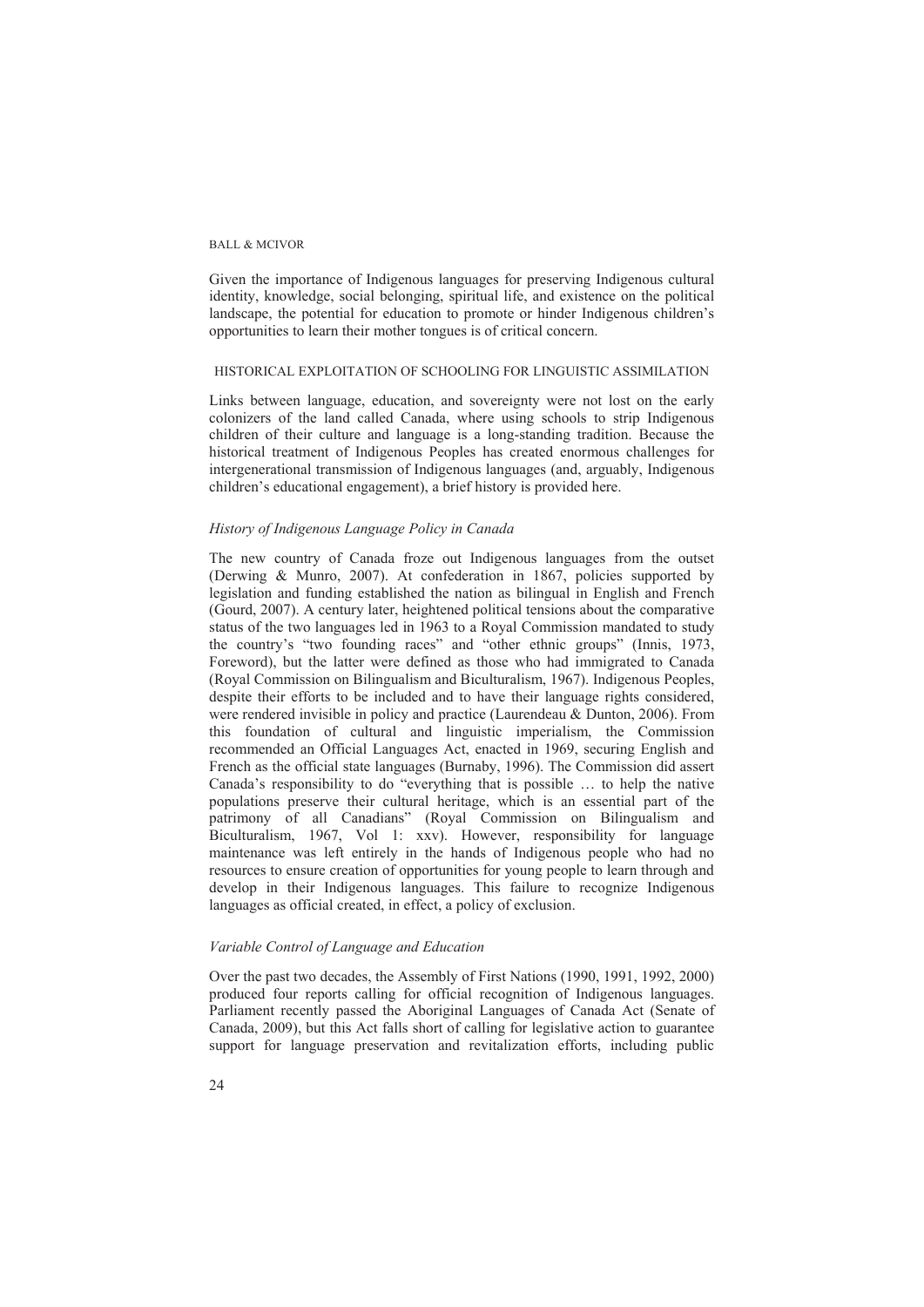schooling offered in Indigenous languages. Instead it recommends creating local bylaws to declare languages as "official" within a particular Indigenous community. This provision mirrors an earlier national policy allowing for local control of education of First Nation children who attend schools on reserves, and means that children may access education in an Indigenous language *if* they live on a reserve, *if* the reserve operates a school, and *if* that school has the community mandate and resources to offer education in the Indigenous language. Although rare, there are a few schools able to provide this kind of education (e.g. in Secwepemc territory in British Columbia and Mohawk territory in Quebec), but few or no resources are provided by the federal government.

 Some bright spots in Canada's North give hope despite the country's gloomy language policy environment. The Official Languages Act of the Northwest Territories (1988), including the Yukon Territory, recognizes nine Indigenous languages in addition to English and French. The Nunavut Official Languages Act (Parliament of Canada, 2009) recognizes Inuttitut, Inuinnaqtun, English, and French. Education in Indigenous languages is more readily available throughout these northern regions, which are the traditional territory of the Inuit, approximately 70,000 people strong (Statistics Canada, 2006).

#### *Against Time and against the Odds*

Despite progress in some regions of the country and ongoing advocacy by national Indigenous organizations, barriers to Indigenous language preservation appear almost insurmountable. A contributing factor is the lack of support of the non-Indigenous population and, in some locations, of Indigenous people themselves. In the first case, non-Indigenous Canadians have never been educated about the rich language resources that are part of the country's heritage. Canadian mainstream media reinforce a construction of Canada as populated entirely by immigrants. Within a context of ongoing disinformation and social stigma surrounding Indigenous Peoples, their rights, and their roles in Canada's history, widespread apathy, if not overt negativity, exists about the importance of teaching Indigenous languages. Further, "a history of Canadian government suppression and oppression of the Native language has created an attitude of apathy and fatalism about the need and utility of Native languages" (Assembly of First Nations, 1992: 2). This makes it difficult for people to mobilize successfully on behalf of their languages and cultures. For Indigenous communities struggling with challenges to their very survival, including their right to live on traditional lands, language issues may be seen as secondary at best (Romaine, 2002).

#### *Indian Residential Schools: Multigenerational Impacts*

Around the world, language-in-education policies are often motivated by an explicit or hidden curriculum of assimilation (Ball, 2011; Milloy, 1999). Canada's overt intentions are among the worst, where successive governments historically legitimated the forced removal of Indigenous children from their families and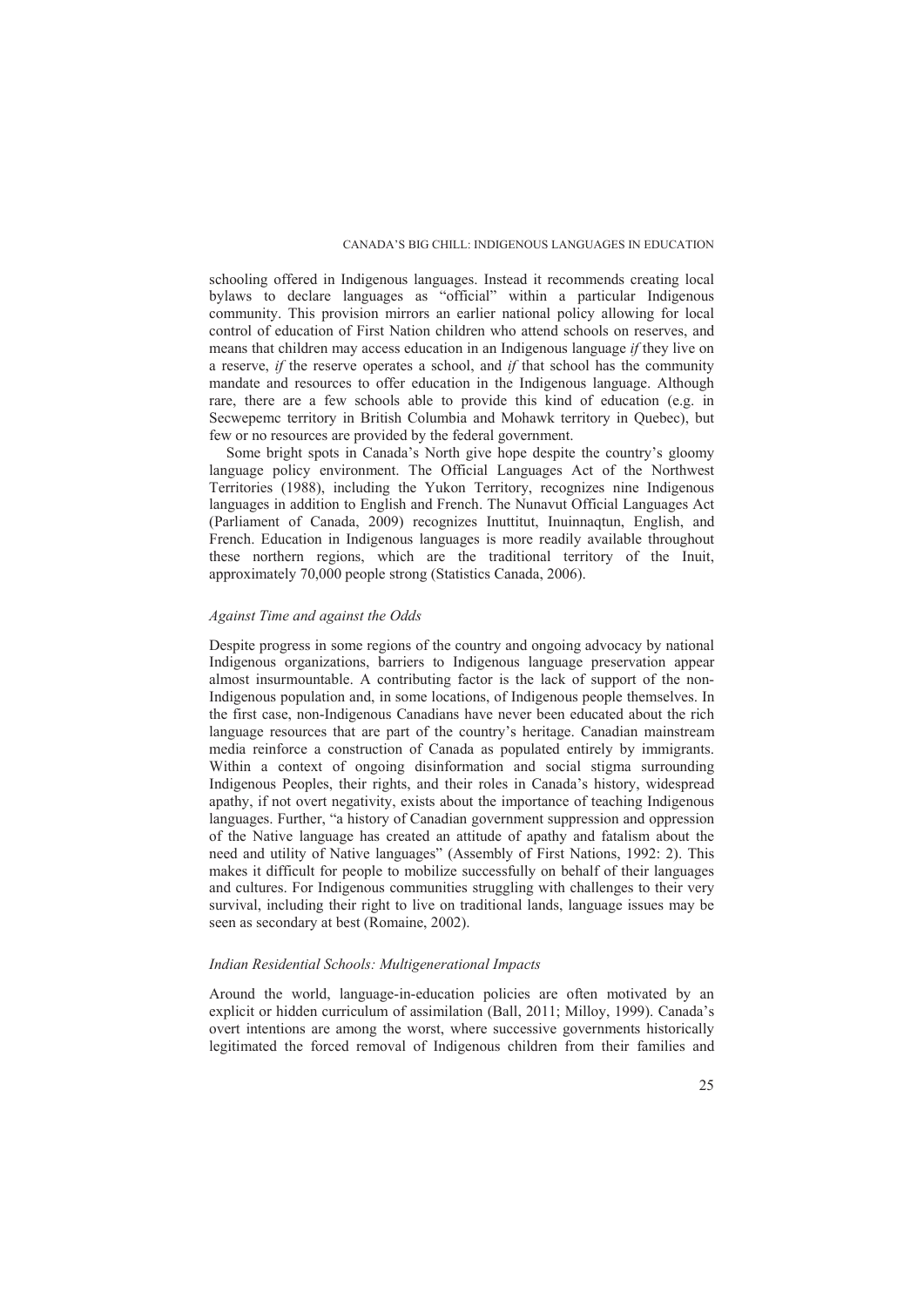communities to Indian residential schools and, later, to non-Indigenous adoptive and foster homes. In the late 1800s, the colonial government recognized that language is the main channel for culture and lifestyle, and anticipated that if children were prevented from speaking their mother tongue, their cultures would likely die out (Milloy, 1999). For a century, Indigenous children in Canada were forced through legislation to attend Indian residential schools, with a penalty of incarceration for parents who did not comply (Milloy, 1999). While the residential school era began winding down in Canada in the 1950s, the last school did not close until 1996 (Milloy, 1999). Canada has since offered an apology to those affected by the residential school era (Office of the Prime Minister, 2008), however, measures taken toward retribution and reconciliation remain controversial.

 The degradation of children's languages and cultures in residential schools instilled a belief among many of today's Indigenous parents and grandparents that their language was inferior and their forms of social interaction and spiritual practice were unspeakably demonic (Wesley-Esquimaux & Smoleski, 2004). In most residential schools, children were forced to stop speaking their home language, to stop communicating with their siblings, to repudiate their cultures and to relinquish their Indian names (Miller, 1996). As a result, many of today's Indigenous parents and grandparents lost not only their capacity to speak their languages but also their confidence in using *any* language effectively (Lafrance & Collins, 2003). Even more fundamentally, many lost confidence in their capacity to engage in the kinds of care-giving social interactions that promote attachment in families (Chrisjohn, Young, & Maraun, 1997). As Hart and Risley (1995) have shown, everyday family interactions are the primary contexts for developing vocalization and speech communication. A rewarding experience of verbal communication within the context of caring relationships is critical to optimal oral language development during infancy and early childhood, which in turn is foundational for subsequent literacy. Indigenous scholar Lorna Williams has explained that when Indigenous people were told by colonial educators and Indian agents that their language was unclean, uncivilized and not useful for learning or for commerce, many parents developed a sense of shame about speaking the only language they knew, and the capacity and spirit for transmitting caring and knowledge through verbal interaction with their children was greatly attenuated (personal communication with Lorna Williams, 2006). Parents and grandparents who experienced poor parental modeling or abuse in residential schools or other settings may require extra support to learn how to engage in spontaneous, nurturing, language-mediated interchanges with their young ones (Wesley-Esquimaux & Smoleski, 2004). Policy makers and educators need to appreciate language development as an aspect of intergenerational family development that is relevant to a range of policy areas, including social justice, community development, education, literacy, and healing for Indian residential school survivors and the children of survivors.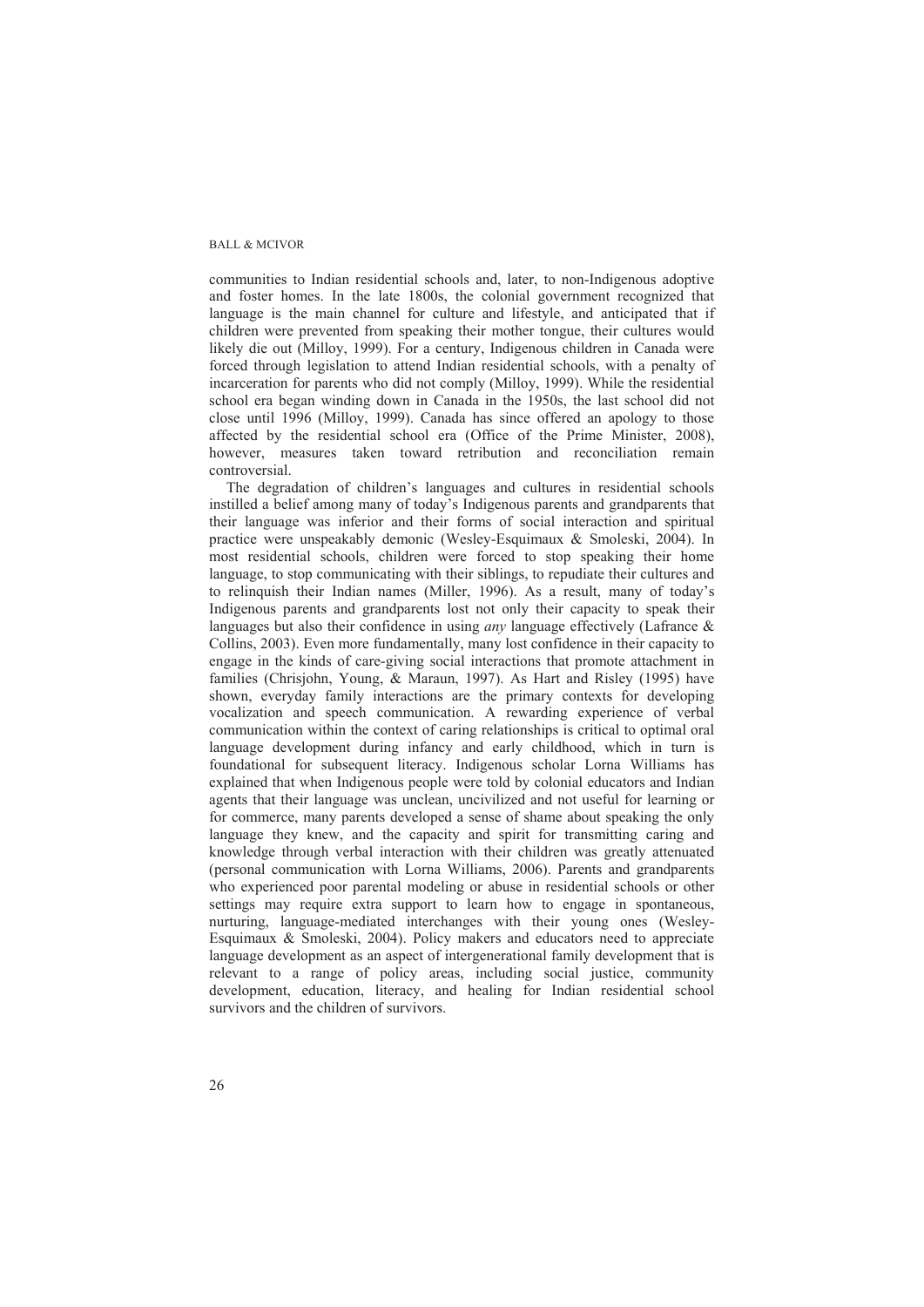#### *Indigenous Language and Education Policy*

In the 1970s, Indigenous organizations became increasingly vocal about their rights to raise and educate their own children and to practice their own cultures, languages, and forms of government, which included a growing sovereignty movement. Indigenous rights activists, scholars, and parents emphasized the loss of identity, cultural knowledge, personal well-being, and social belonging caused by language-in-education policies that have denied Indigenous children the right to be educated in their mother tongue. Initially, activists saw Indigenous language policy, support for language revitalization initiatives, and language-in-education policy as interconnected. In 1972 the National Indian Brotherhood published a pivotal paper – "Indian Control of Indian Education" – that led to swift government action in the devolution of responsibility for education to First Nations themselves followed by continued strides towards the goal of self-determined Indigenous education in Canada (Assembly of First Nations, 2003).

 As noted by the Assembly for First Nations (1992: 2), "any strategy to increase the number of speakers of any language must necessarily involve the education system." However, over the past two decades, international movements for language revitalization and self-determination in education have become increasingly separate. This uncoupling of language and education policy is a common problem around the world that results in missed opportunities for language advocates and educators for mutually beneficial, coordinated efforts and avoiding working at cross purposes. Nevertheless, just as colonial governments have been instrumental in the demise of Indigenous languages and cultures by excluding Indigenous languages in policies and exploiting the power of the school system, the potential of schooling must now be harnessed as part of a multipronged approach to revive and maintain Indigenous languages and cultures.

#### STRATEGIES FOR INDIGENOUS LANGUAGE TEACHING IN EDUCATION SETTINGS

#### *Strengthening Capacity for Language Teaching*

Training programs for Indigenous language teachers have been instituted at a few postsecondary institutions in Canada. For example, in 1999, the First Nations Education Steering Committee (FNESC) forged a partnership with the British Columbia College of Teachers to create an accredited Developmental Standard Teaching Certificate (First Nations Education Steering Committee, 2001). The program enables First Nation communities to partner with postsecondary institutions to offer community-based teacher training focused on Indigenous language revitalization. The University of Victoria partnered with an Indigenous education centre to co-create a university-accredited Certificate in Aboriginal Language Revitalization, which now transitions into a baccalaureate teaching degree. The University of Alberta annually delivers a Canadian Indigenous Languages and Literacy Development Institute (CILLDI) focusing on teaching Indigenous language teachers.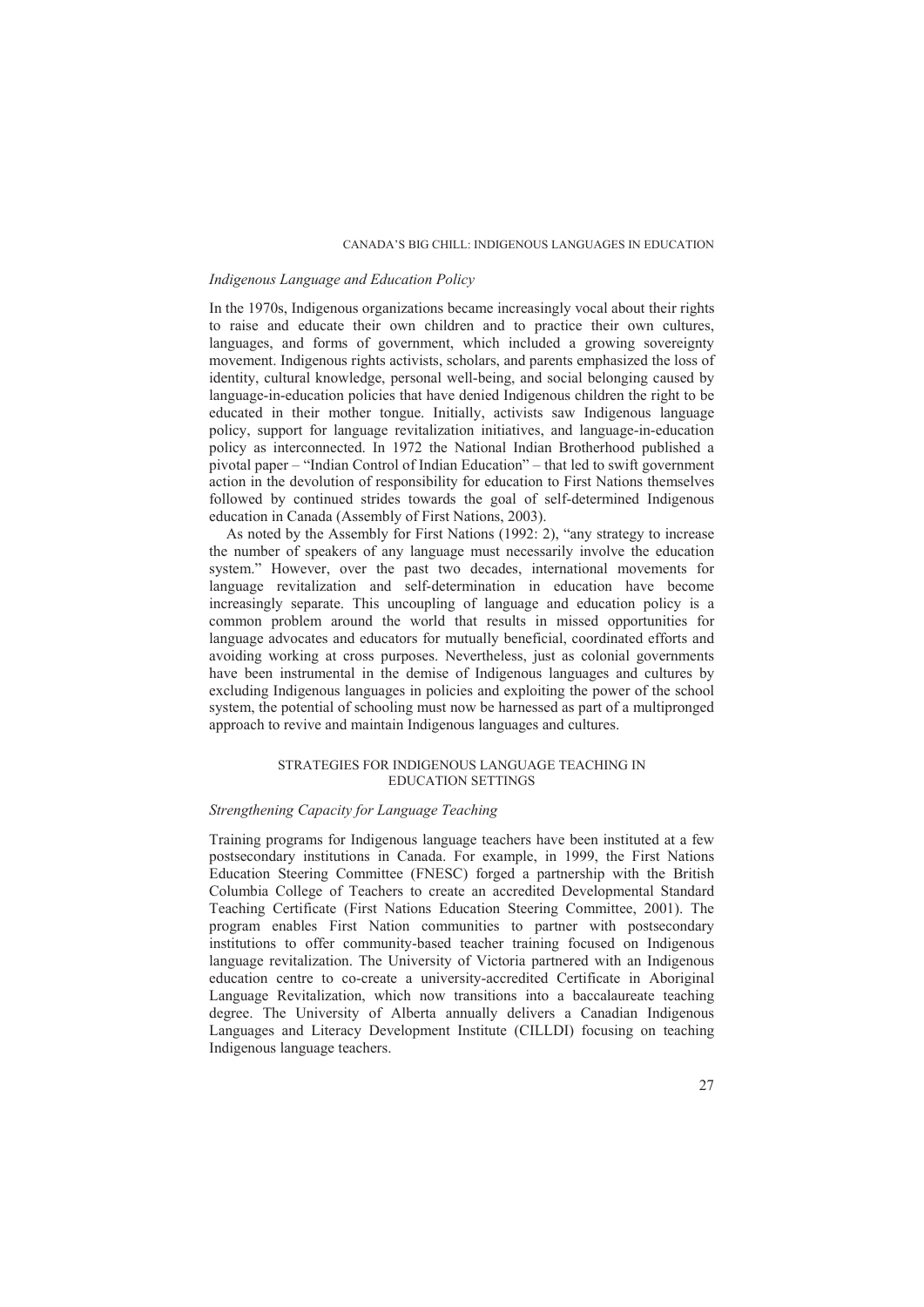#### *Indigenous Language as an Elective Subject of Study*

A growing number of schools in Canada with a high enrolment of Indigenous students now offer classes in the Indigenous language that is most prevalent in their catchment area. Typically a language speaker from the local area is hired on a parttime basis to teach students – not all of whom are Indigenous – who elect to study the language. British Columbia's Ministry of Education has created a system whereby school districts can create curriculum in a language other than English or French and offer it as a second language from Grades  $5-12$ .<sup>vi</sup> However, there is little support for these initiatives and little evidence that teaching an Indigenous language as a subject supports oral proficiency and literacy to the degree necessary for higher order cognitive skills or for linguistic transfer to acquiring other languages (Hinton, 2001). Except in the North (because of the activism mentioned earlier) and in some communities on reserve lands where it is feasible to make Indigenous language recovery a focus of community development work, youngsters typically have no opportunities to hear or interact in the language outside the classroom.

#### *Immersion Schooling*

Language revitalization scholars tend to agree that, in the absence of language immersion at home, immersion schooling programs stand the best chance of producing a new generation of proficient speakers (Grenoble & Whaley, 2006; McCarty, 2003). Several Indigenous immersion programs<sup>vii</sup> exist in Canada, but as Richards and Burnaby (2008) report, there has been no comprehensive study to date. Some have been documented; for example, Fulford (2007) identified the following Indigenous immersion programs as some of the most successful in Canada: the Eskasoni school in Nova Scotia, the Waskaganish schools in Quebec, and Chief Ahtam School near Adam's Lake, BC.

#### *Bilingual Schooling*

Beginning around 2001, a few completely bilingual community-controlled schools have been introduced in Canada, including a K-12 Cree-English school in Thompson, Manitoba (Fulford, 2007) and 14 K-3 Inuttitut-English schools in Nunavik (Louis & Taylor, 2001). Kahnawà:ke in Quebec has a school that started as a Mohawk-English program and has moved increasingly towards a full immersion approach, where more attention is placed on the Indigenous language, in this case Mohawk. In 1982, when the program was described as a partial immersion approach, two research teams explored outcomes for children in grades one and three. Both studies concluded that, compared to control subjects in Englishonly primary education, the Mohawk immersion students increased their ability to speak Mohawk, spoke Mohawk more often outside the classroom, scored equally well on tests of English acquisition, and performed equally well on academic tests (Hoover, 1992; Lambert et al., 1984). A study of Inuttitut-English bilingual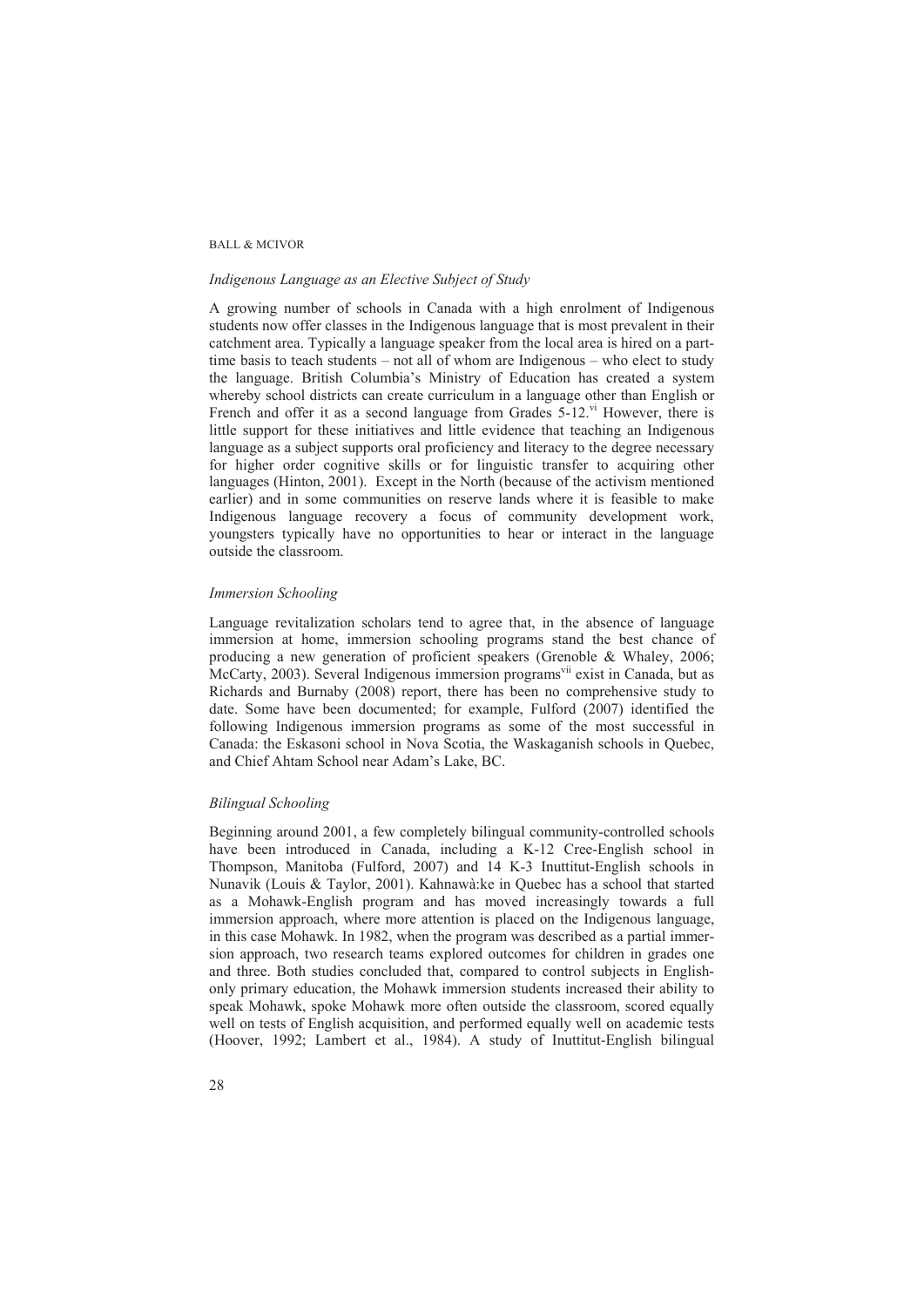#### CANADA'S BIG CHILL: INDIGENOUS LANGUAGES IN EDUCATION

primary schools in Nunavik indicates that their main impact has been on personal and collective self-esteem, because children and their parents have regained control over education, and because culturally based curriculum content came in when the Indigenous language became the medium for sharing and creating knowledge (Wright & Taylor, 1995). Guèvremont and Kohen (2010) report, based on the Aboriginal People's Survey results of 2006: "Children who spoke an Aboriginal language and learned it in school were more likely to be rated as doing very well in school" (ibid.: 13) and "Aboriginal language was associated with positive school outcomes for children if learned in school" (ibid.: 19). Unfortunately, while research from outside Canada shows that bilingual schools can make an important contribution to language revitalization, no controlled studies with carefully designed outcome measures have yet been done in Canada (Charron, 2010).

#### *Language Initiatives in Early Childhood Programs*

Although formal schooling would be the preferred site for supporting Indigenous language acquisition, it is not currently viable in Canada. However, there is gathering momentum in communities for promoting Indigenous language acquisition through community-driven programs at the pre-primary level. Initiatives include language nests for infants and toddlers, heritage-language-based and bilingual early childhood programs, and Aboriginal Head Start. These programs involve community members who have some degree of proficiency with the children's heritage language(s). Cross-cultural investigators have demonstrated the potential utility of collaborative, strengths-based approaches to language-ineducation practices (Crago, 1992; van Kleek, 1994). Community members are uniquely positioned to identify core features of language socialization, to understand the contexts of child development and care in the community, and to offer insights to teachers about the conditions, needs, and goals of a family or community (Rogoff, 1990) However, a well-established principle in language research is that early childhood is not the best time for children in these contexts to begin learning a second language (Asher & Garcia, 1969; Snow & Hoefnagel-Hoehle, 1978), unless it is an everyday language spoken at home or in an alternative care environment such as daycare.

#### *An Ecologically Comprehensive Strategy*

A federal task force concluded that "language revitalization can occur through formal education but maintenance or retention of the Aboriginal language necessitates the interaction of multiple social spheres where the language can be accessed, expressed and transmitted" (Task Force on Aboriginal Languages and Cultures, 2005: 38). Figure 1 below portrays the interdependent ecological systems in which Indigenous young children and their families are nested. Supportive interventions could be introduced in any or all of these contexts to promote Indigenous language acquisition through education, either by using an Indigenous language as a medium of instruction, as in immersion and bilingual approaches, or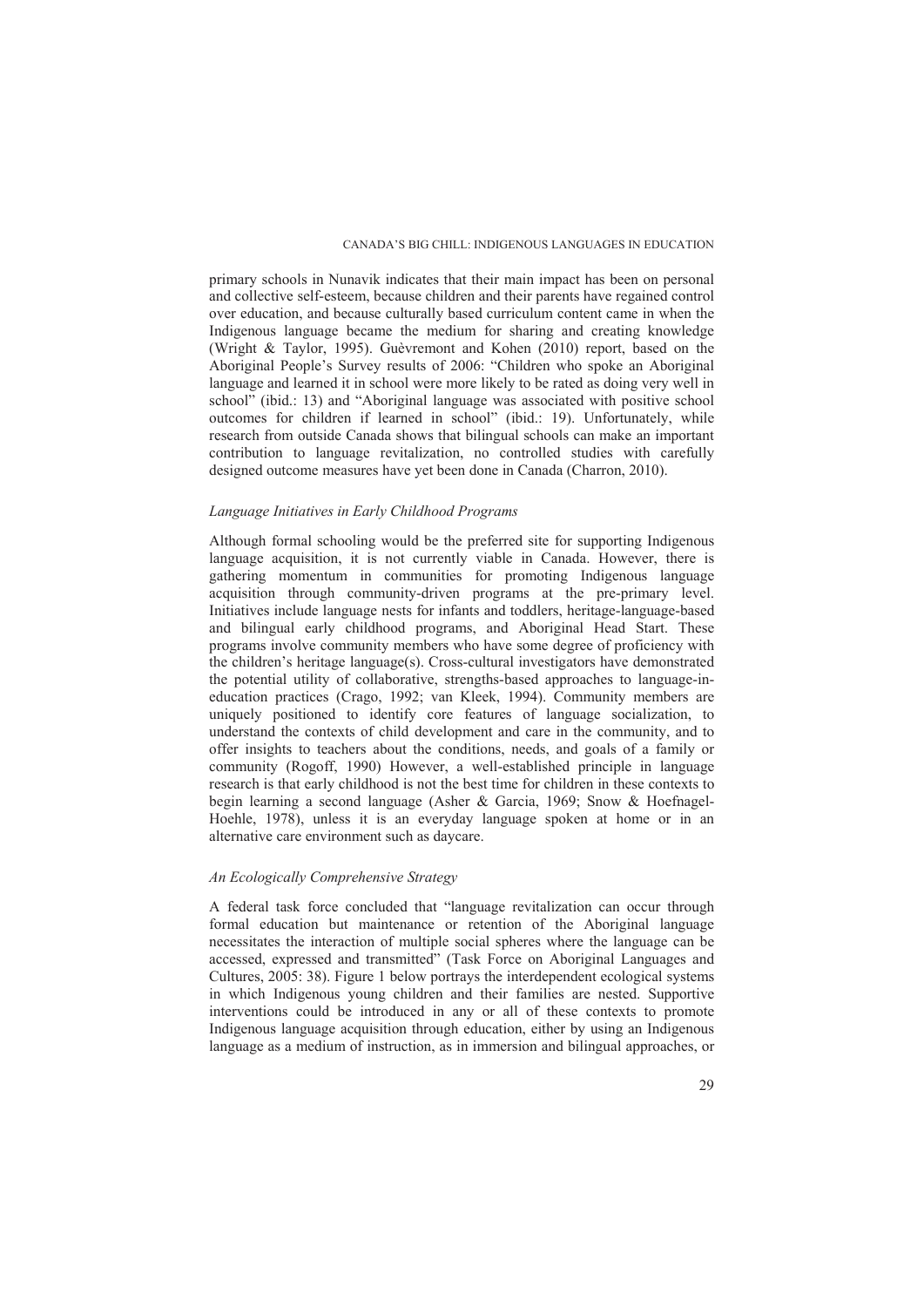at least by teaching it as a subject. This schema situates the family as the core – or heart – of language-mediated relationships between caregivers and young children. However, responsibility cannot rest solely with Indigenous families and communities to ensure that Indigenous languages do not die. Partners and allies are needed in government, non-government organizations, academe, schools, the media, and society as a whole.



*Figure 1. Systems of support for Indigenous language acquisition and maintenance in Canada*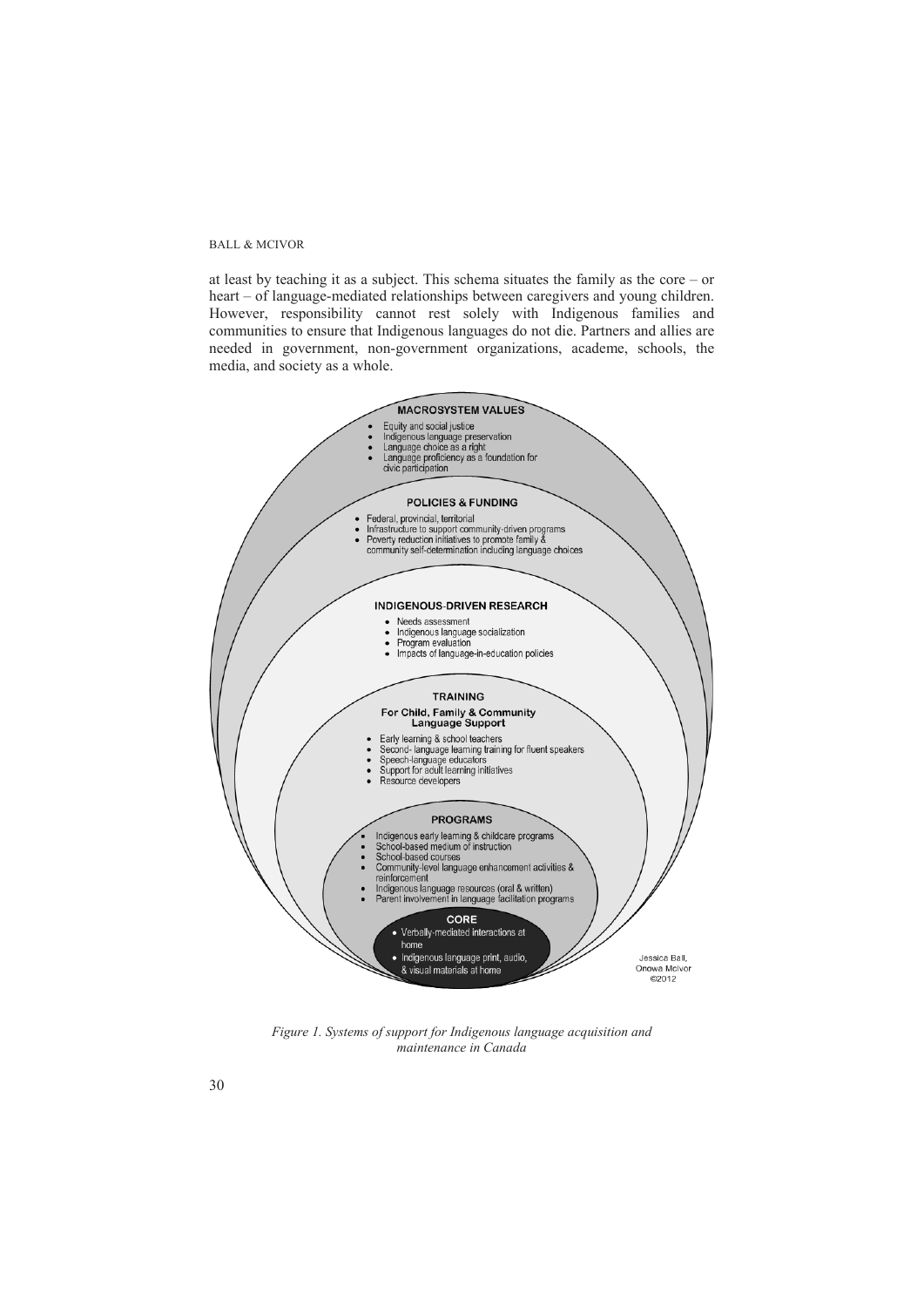#### CANADA'S BIG CHILL: INDIGENOUS LANGUAGES IN EDUCATION

 Investments in the areas identified in Figure 1 would yield new knowledge and a potentially effective system of supports driven by Indigenous community agendas and organizations. Partnerships across Indigenous organizations, postsecondary institutions, and health, education, and social development sectors could support new resources, capacity, and program strategies. Support for Indigenous language and literacy facilitation could be expected to:

- help retain endangered languages;
- promote cultural continuity and self-esteem;
- counteract prevalent misconstructions of cultural and language differences as communication and parenting deficits;
- reduce high rates of diversion of Indigenous children at school entry to special programs for learning support, with their attendant social stigma and exclusions; and
- increase social inclusion of Indigenous children within the fabric of Canadian society.

Policy reforms and interventions at only one or two of these levels – for example, Indigenous language immersion preschools without provisions for ongoing opportunities to learn in an Indigenous language, or early childhood immersion programs without support for parental pathways to language proficiency – are not likely to yield either measurable gains in Indigenous language maintenance or educational equity for Indigenous children. As already discussed, most Indigenous children and their parents in Canada learn English or French as a first language and acquire their heritage language, if at all, as a second language. A growing body of research shows that the process of second language learning is longer, harder, and more complex than previously believed (Lightbown, 2008). Children cannot develop proficiency through preschool immersion programs only, or through afterschool language clubs; they require long-term instruction in their heritage language, as well as opportunities to use the language for learning and practice with increasingly complex forms of the language in functional settings (Collier, 1989). While learning more than one language has been associated with enhanced cognitive flexibility and metalinguistic awareness once children are fully bilingual (Bialystok, 1991; King & Mackey, 2007), there can be real risks to children's academic achievement if they are struggling to learn more than one language over an inadequate time period without adequate supports. Children need ongoing support for developing proficiency in their first language in order not to fall behind in content area learning, as well as ongoing opportunities to develop proficiency in their second language (Ball, 2011). For these reasons, piecemeal, bootstrapped approaches that depend solely upon community-initiated and sustained efforts are not likely to yield sought-after gains in Indigenous children's educational success and Indigenous language recovery.

#### FUTURE DIRECTIONS

In a colonial country like Canada, Indigenous language exists within "a historically charged and politically loaded landscape" (Aylward, 2010: 297). Political will is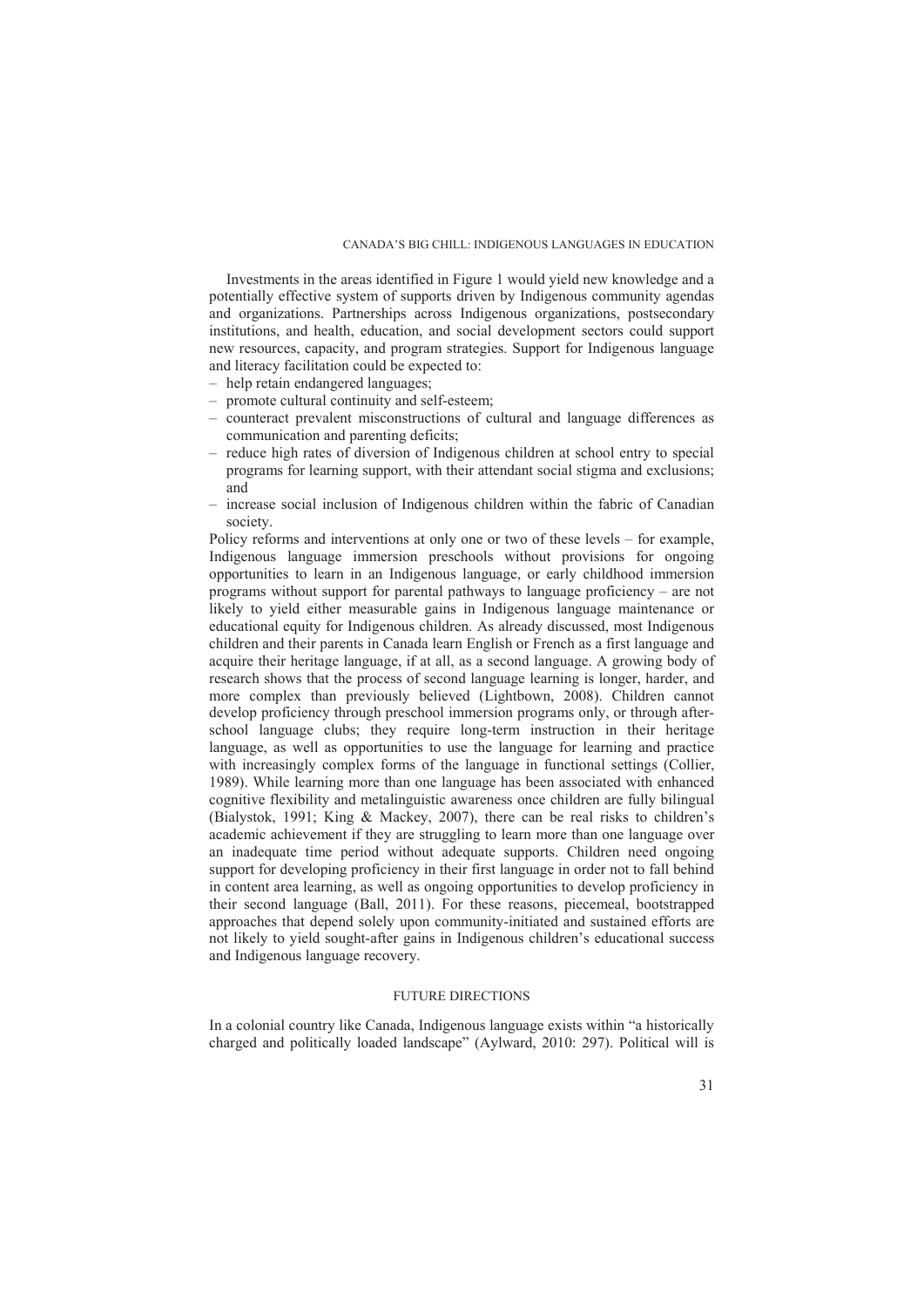needed to support increasing numbers of Indigenous children entering schools to learn the language that is their birthright and to succeed academically. Political will must be followed by action taken by school administrators and teachers, informed by a program of research to generate knowledge about what kinds of innovations are likely to be effective and under what conditions (Ball, 2008).

 Now that Canada has acknowledged responsibility for the debacle of the Indian residential schools (Office of the Prime Minister, 2008), it must take action. Payments to individual victims do nothing to bring back Indigenous languages and cultural knowledge that were beaten to the brink of extinction. One meaningful reparation the government could make is to create policies, backed by secure and sufficient resources to implement them, to support a multi-pronged, locally controlled strategy for ensuring that Indigenous children have opportunities to acquire their heritage languages. Investments are needed to design, deliver, document, and evaluate innovative language development programs that: (a) are culturally and linguistically appropriate; (b) assist Indigenous parents to play active roles in achieving their goals for their young children's language development; (c) avoid extensive reliance on professionally accredited teachers who almost invariably do not speak an Indigenous language and are likely to be unaware of the language socialization environments and expectations for Indigenous learners; and/or (d) create fast-track alternative post-secondary training to increase the number of Indigenous teachers while concurrently supporting them to develop proficiency in their languages.

 The idea that children should be 'ready' for school is a popular one, but Canadian public schools have yet to demonstrate that they are ready for Indigenous children. Language-in-education policies must address the historically created needs and goals of Indigenous families, as well as their specific needs for ensuring that children have opportunities to learn an Indigenous language within the context of culturally meaningful teaching and curricula, cultural safety, and dignity (Canadian Council on Learning, 2007). Understanding cultural variations in language varieties, language socialization, and the pragmatics of verbal and written communication heightens awareness of the potential cultural biases in education programs. For example, Heath (1983) found that children whose home culture values listening, observing, and "doing" over "talking" – as is likely to be the case for most Indigenous families – are more likely to be marginalized in a mainstream school that values verbal explanations and oral participation. Even if schooling is provided only in the dominant language, educators can support Indigenous children by understanding how children's early language socialization is likely to influence their interests, attention, memory, story-telling, social interactions, and responses to pedagogical techniques.

 The priority placed by Indigenous organizations on Indigenous-led programs suggests the need for programs that assist family members to promote children's Indigenous language acquisition in the home from birth. As children approach the age of school entry, language promotion strategies need to reinforce positive cultural identity and promote success in school through programs that bridge the gap from home to school. Scholars specializing in Indigenous language acquisition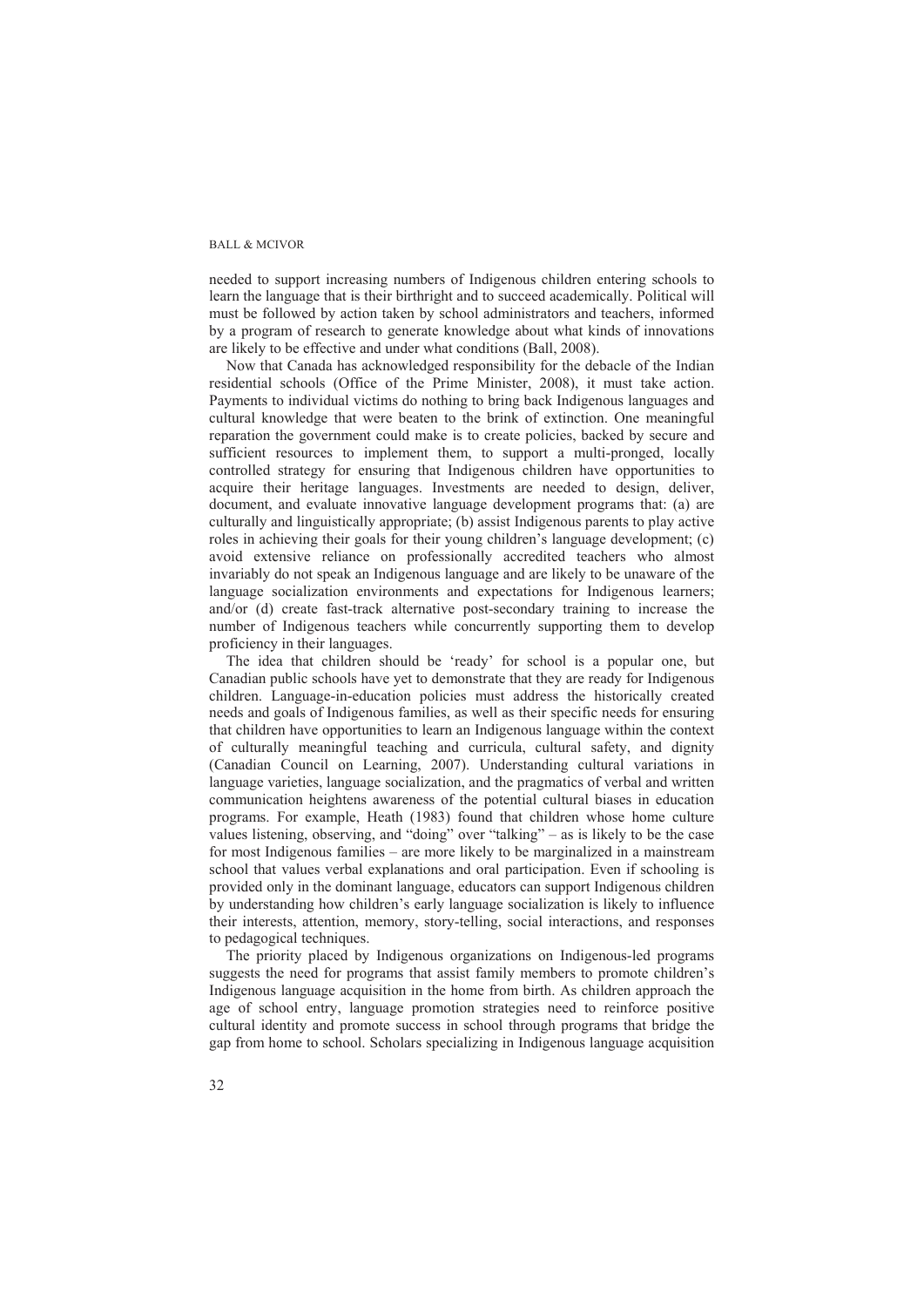must be supported to work alongside community advocates, activists, speakers, and learners to maximize limited resources and time. An immediate need exists for methodologically sound research that examines outcomes of initiatives such as Nunavik's bilingual programs and immersion programs in Kahnawà:ke that have existed for over two decades. Research that has been done to date (e.g., Brittain, Dyck, Rose, & MacKenzie, 2006; Peter, Hirata-Edds, & Montgomery-Anderson, 2008; Zwanziger, Allen, & Genesee, 2006) represents a starting point. However, much more must be done to document innovative ways of promoting, reviving and continuing Indigenous languages.

 The experiences of other non-dominant groups internationally suggest that the most promising approach to creating new speakers is through immersion, beginning with language nests (Wilson & Kamana, 2001) and followed by fullimmersion schooling (Aguliera & LeCompte, 2007). Other approaches that have produced proficient Indigenous language speakers include the Accelerated Second Language Acquisition method (Strengthening Indigenous languages and Cultures, 2011; Sarkar & Metallic, 2009), and the Master-Apprentice Language Learning program (Hinton, 2001). Efforts must reach members of every generation within a community.

 Given past and present policies governing the education of Indigenous children in Canada, there is reason to be discouraged about the survival of Indigenous languages and the cultural knowledges and identities they embody. Still, the Indigenous population is growing at twice the rate of the non-Indigenous population (Statistics Canada, 2006), and increasing numbers of Indigenous communities are becoming aware both of the urgency of saving their languages and of their children's rights to be supported in learning their heritage languages. If languages are indeed "the life blood of a people" (Aboriginal Head Start Association of British Columbia, 2011), allowing them to die can only be seen as a form of cultural genocide.

 Within Canada's generally chilly climate for Indigenous languages and Indigenous language-in-education initiatives, a slight warming trend includes the federal government's Aboriginal Head Start, which funds over 500 locally operated early childhood programs, and the Aboriginal Languages Initiative (ALI), which provides \$5 million (CAD) annually to be divided equally among provinces and territories (Andrews Miller, 2008). Much more must be done. Providing equitable resources and supports for Indigenous children to exercise their right to learn their mother tongue and to maximize their potential for bilingual learning throughout their school years is a critical component of a comprehensive strategy that could potentially restore Indigenous languages within one or two generations.

#### **NOTES**

i

Aboriginal is a legal term meaning the First Nations, Métis, and Inuit people of Canada.<br>Indigenous is a contemporary term used globally with a capital 'I' to refer to the first peoples of a colonized land. It is used throughout this chapter to mean the three distinct Indigenous groups of Canada (First Nations, Métis, and Inuit).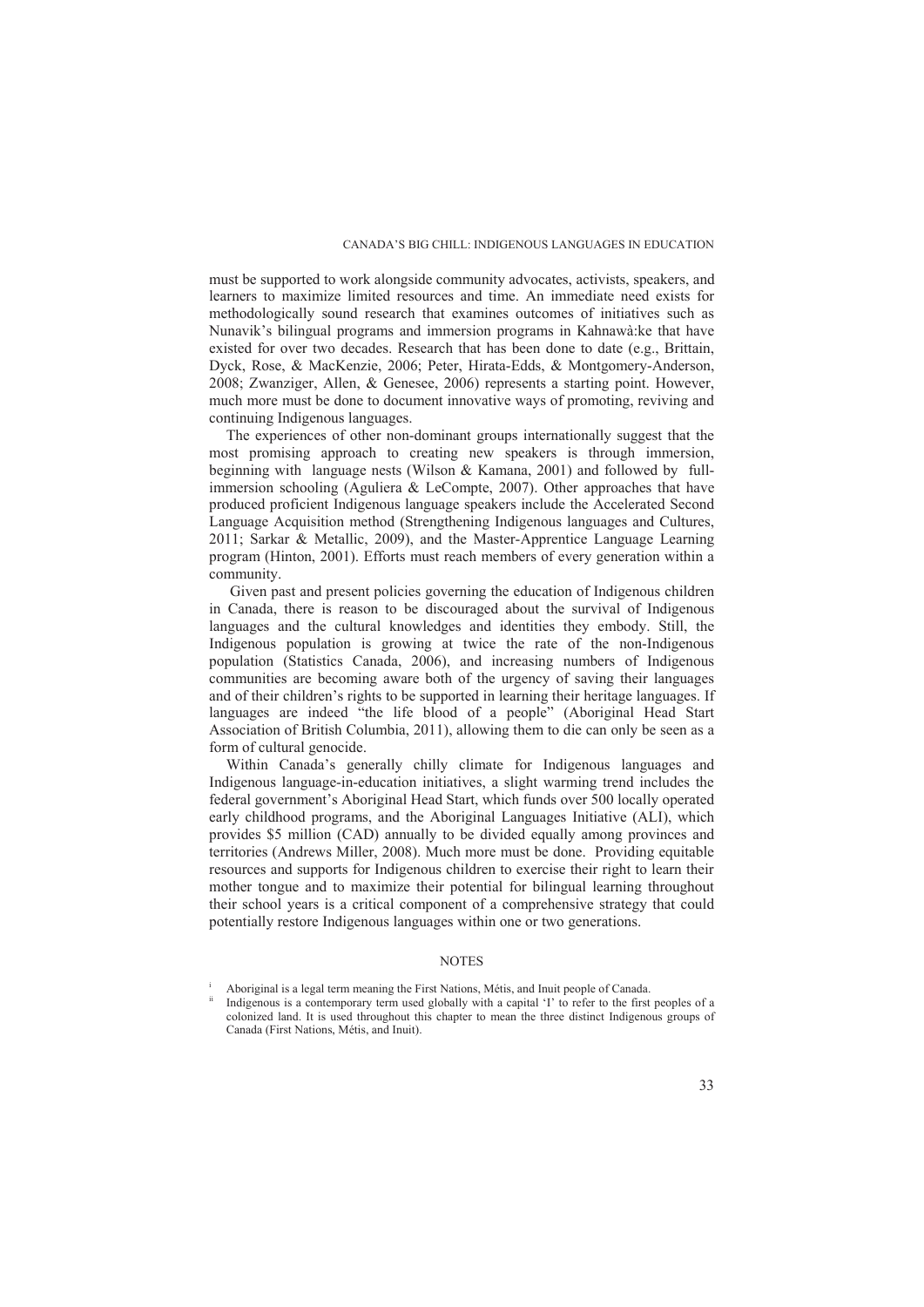- First Nation is a political term created by the Indigenous leaders of Canada to assert their position as the first, organized communities of self-governing peoples in the land now called Canada.<br>Reservations, commonly known as reserves, are lands set aside by the federal government for the
- use and habitation of First Nation people.
- The word Elders is capitalized as a sign of respect for senior members of Indigenous communities
- who are not only elderly but also are carriers of the history and wisdom of their People.<br>The British Columbia Ministry of Education provincial language template application site describes<br>this initiative: http://www.bced.
- $\frac{1}{\pi}$  in Immersion in this context is used to mean language learning methods in which the target language, in this case Indigenous, is "the medium as well as the object of instruction" (Ellis, 2005: 217).

#### **REFERENCES**

- Aboriginal Head Start Association of British Columbia (2011). *Resources.* (http://www.ahsabc.net/ viewcategory/17)
- Aguliera, Dorothy, & LeCompte, Margaret (2007). Resiliency in Native languages: The tale of three Indigenous communities' experiences with language immersion. *Journal of American Indian Education*, *46*(3), 11-36.
- Andrews Miller, Heather (2008). Mi'kmaq and Maliseet languages to be revitalized. *Windspeaker, 25*(12), 26.
- Asher, James J., & Garcia, Ramiro (1969). The optimal age to learn a foreign language. *Modern Language Journal*, *53,* 334-341.
- Assembly of First Nations (1990). *Towards linguistic justice for First Nations*. Ottawa, ON: Author. Education Secretariat.
- Assembly of First Nations (1991). *Report of the national conference on Aboriginal languages and literacy.* Ottawa, ON: Author.
- Assembly of First Nations (1992). *Towards rebirth of First Nations languages.* Ottawa, ON: Author.
- Assembly of First Nations (2000). *A time to listen and a time to act: National First Nations language strategy*. Ottawa, ON: Assembly of First Nations: Language Secretariat.
- Assembly of First Nations (2003). "*Investing in the future": First Nations education in Canada*. Ottawa, ON: Assembly of First Nations.
- Aylward, M. Lynn (2010). The role of Inuit languages in Nunavut schooling: Nunavut teachers talk about bilingual education. *Canadian Journal of Education*, *33*(2), 295-328.
- Ball, Jessica (2006). *Talking points: Exploring needs and concepts for Aboriginal early childhood language facilitation and supports.* Concept paper prepared for Public Health Agency of Canada – Aboriginal Head Start in Urban and Northern Communities, Ottawa.
- Ball, Jessica (2008). Promoting equity and dignity for Aboriginal children in Canada. *IRPP Choices*, *14*(7), 1-30.
- Ball, Jessica (2011). *Enhancing learning of children from diverse language backgrounds: Mother tongue-based bilingual or multilingual education in early childhood and early primary school years.* Paris: UNESCO. (http://unesdoc.unesco.org/images/0021/002122/212270e.pdf)
- Ball, Jessica, & Bernhardt, Barbara May (2008). First Nations English dialects in Canada: Implications for speech-language pathology practice. *Clinical Linguistics and Phonetics*, *22*(8), 570- 588.
- Barrena, Andoni, Amorrortu, Esti, Ortega, Ane, Uranga, Belen, Izagirre, Esti, & Idiazabal, Itziar (2007). Does the number of speakers of a language determine its fate? *International Journal of the Sociology of Language*, *186*, 125-139.
- Battiste, Marie (2000). Maintaining Indigenous identity, language, and culture in modern society. In Marie Battiste (Ed.), *Reclaiming Indigenous voice and vision* (pp. 192-208). Vancouver, BC: UBC Press.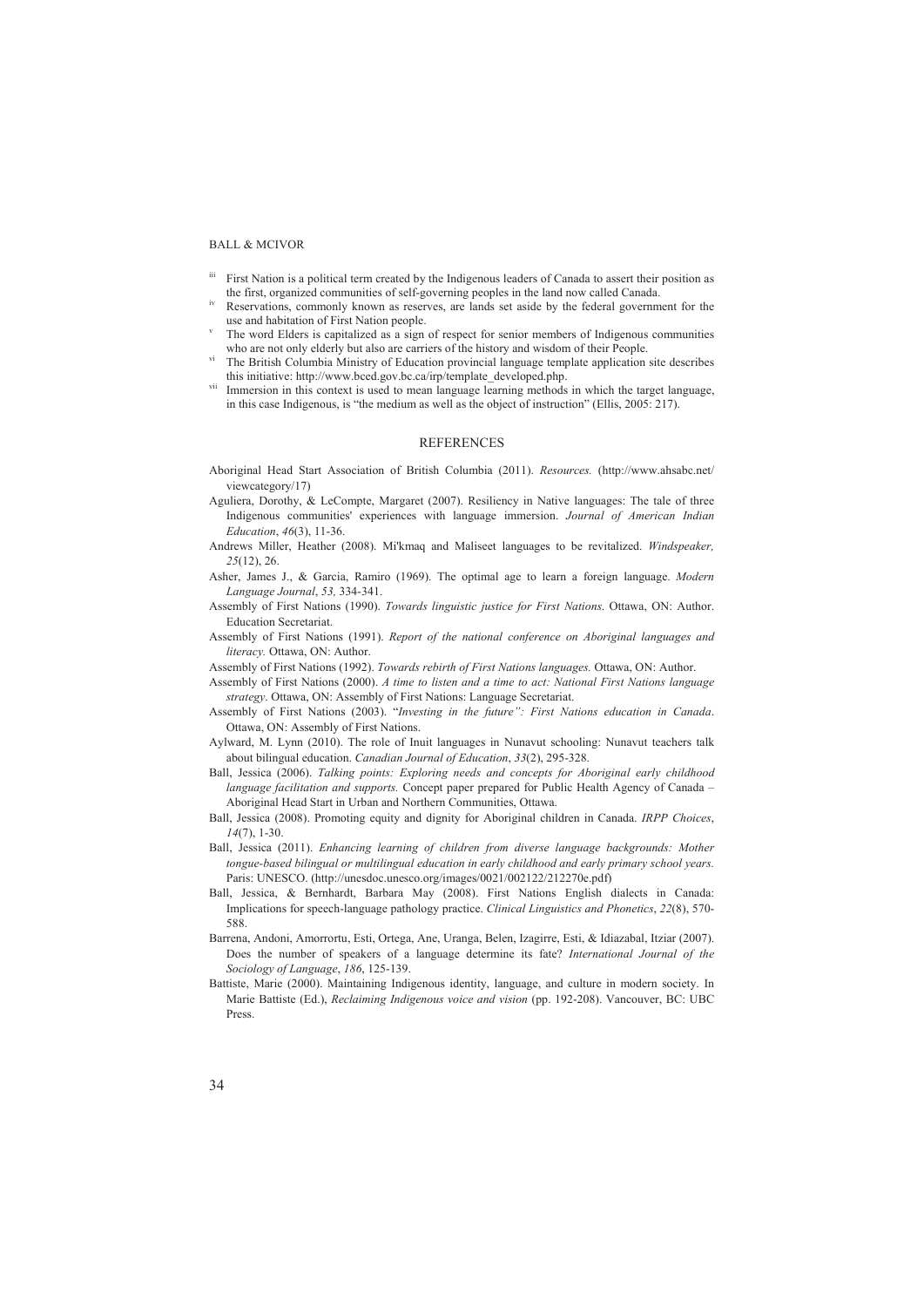- Bialystok, Ellen (Ed.) (1991). *Language processing in bilingual children.* Cambridge, MA: Cambridge University Press.
- Brittain, Julie, Dyck, Carrie, Rose, Yvan, & MacKenzie, Marguerite (2006). *The Chiasibi Child Language Acquisition Study (CCLAS): A progress report.* Presentation at the 38th Algonquian Conference, University of British Columbia, Vancouver, BC, October 27-29, 2006.
- Burnaby, Barbara (1996). Language policies in Canada. In Michael L. Herriman & Barbara Burnaby (Eds.), *Language policies in English dominant countries: Six case studies* (pp. 159-219). Clevedon, UK: Multilingual Matters.
- Canadian Centre for Justice (2001). *Indigenous peoples in Canada*. Statistics Profile Series. Ottawa, ON: Minister of Industry.
- Canadian Council on Learning (2007). *State of learning in Canada: No time for complacency*. Ottawa, ON: Author.
- Canadian Council on Learning (2009). *The state of Aboriginal learning in Canada: A holistic approach to measuring success.* (http://www.ccl-cca.ca/sal2009)
- Charron, Nadine (2010). *Exploring the links between Aboriginal-language-medium instruction and academic performance: A literature review in support of the PCH Aboriginal Languages Initiative.*  Canada Heritage: Aboriginal Affairs Branch, Policy and Research Directorate.
- Chrisjohn, Roland David, & Young, Sherri Lynn, with Maraun, Michael (1997). *The circle game: Shadows and substance in the Indian residential school experience in Canada.* Penticton, BC: Theytus.
- Collier, Virginia P. (1989). How long? A synthesis of research on academic achievement in second language. *TESOL Quarterly*, *23,* 509-531.
- Crago, Martha (1990). Development of communicative competence in Inuit children: Implications for speech-language pathology. *Journal of Childhood Communication Disorders*, *13*, 73-83.
- Crago, Martha (1992). Ethnography and language socialization: A cross-cultural perspective. *Topics in Language Disorders*, *12*(3), 28-39.
- Crystal, David (1997). *English as a global language*. Cambridge, UK: Cambridge University Press.
- Crystal, David (2000). *Language death*. Cambridge, UK: Cambridge University Press.
- Day, Richard (1985). The ultimate inequality: Linguistic genocide. In Nessa Wolfson & Joan Manes (Eds.), *Language of inequality* (pp. 163-181). Berlin, Germany: Mouton de Gruyter.
- Derwing, Tracey M., & Munro, Murray J. (2007). Canadian policies on immigrant language education. In Reva Joshee & Lauri Johnson (Eds.), *Multicultural education policies in Canada and the United States* (pp. 93-106). Vancouver, BC: UBC Press.
- Ellis, Rod (2005). Principles of instructed language learning. *System*, *33*, 209-224.
- Fettes, Mark, & Norton, Ruth (2000). Voices of winter: Aboriginal languages and public policy in Canada. In Marlene Brant Castellano, Lynne Davis, & Louise Lahache (Eds.), *Aboriginal education* (pp. 29-54). Vancouver, BC: UBC Press.
- First Nations Education Steering Committee (2001). Developmental standard term certificate (DSTC): Bulletin. *Aboriginal Languages Newsletter*, *1*, 4.
- Fulford, George (2007). *Sharing our success: More case studies in Aboriginal schooling.* Kelowna, BC: Society for the Advancement of Excellence in Education.
- Gourd, Karen M. (2007). A critical examination of language policies and practices in Canada and the United States. In Reva Joshee & Lauri Johnson (Eds.), *Multicultural education policies in Canada and the United State*s (pp. 120-128). Vancouver, BC: UBC Press.
- Grenoble, Lenore A., & Whaley, Lindsay J. (2006). *Saving languages: An introduction to language revitalization*. Cambridge, UK: Cambridge University Press.
- Guèvremont, Anne, & Kohen, Dafna (2010). *Knowledge of an Aboriginal language and school outcomes.* Ottawa, ON: Statistics Canada, Health Analysis Division.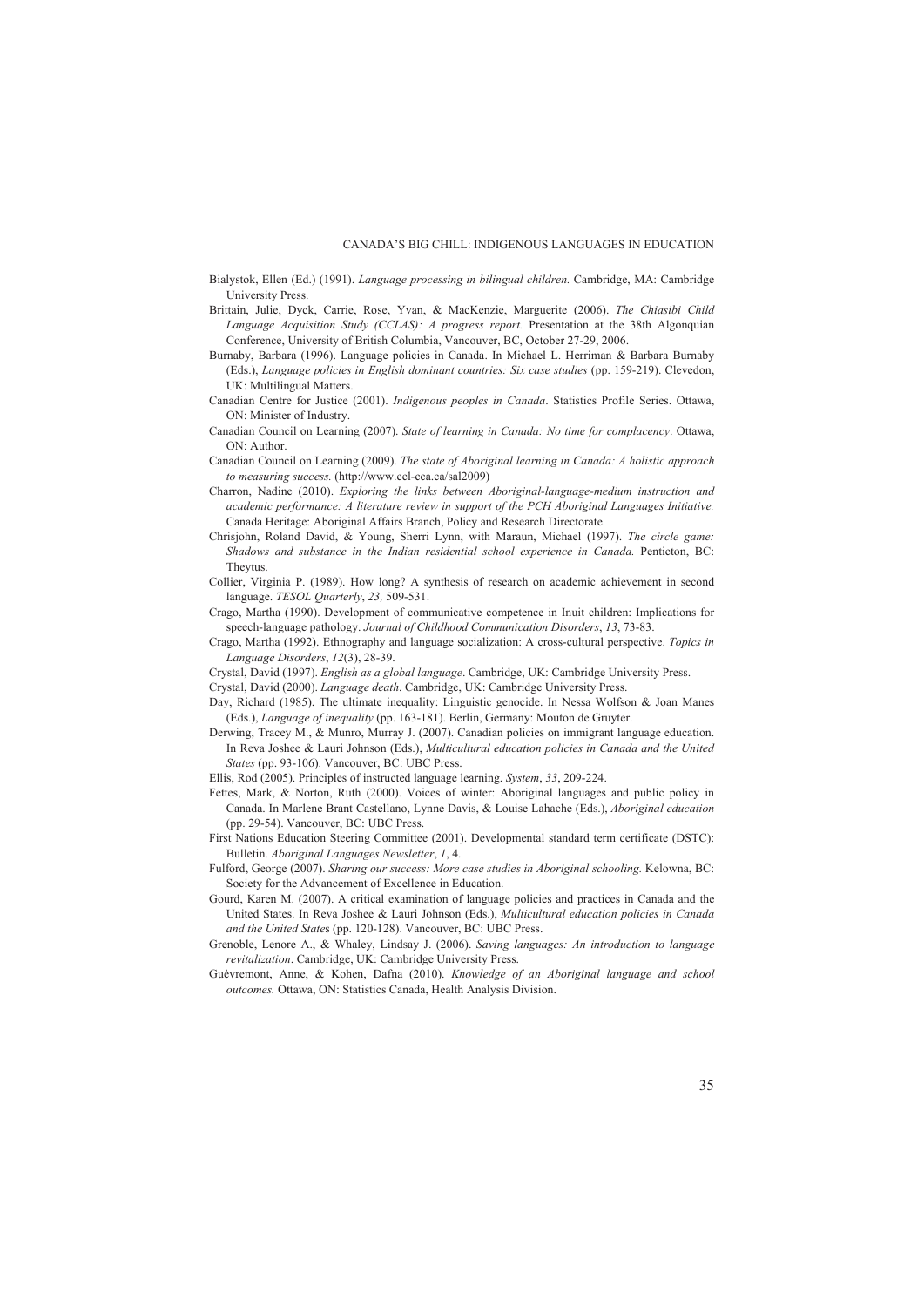- Hart, Betty, & Risley, Todd R. (1995). *Meaningful differences in the everyday experience of young American children.* Baltimore, MD: Paul H. Brookes.
- Heath, Shirley Brice (1983). *Ways with words: Language, life and work in communities and classrooms.* Cambridge, UK: Cambridge University Press.
- Hibel, Jacob, Faircloth, Susan C., & Farkas, George (2008). Unpacking the placement of American Indian and Alaska native students. *Harvard Educational Review*, *78*(3), 498-528.
- Hinton, Leanne (2001). The master-apprentice language learning program. In Leanne Hinton & Kenneth Hale (Eds.), *The green book of language revitalization in practice* (pp. 217-226). San Diego, CA: Academic Press.
- Hoover, Michael, & The Kanien'kehaka Raotitiohkwa Cultural Center (1992). The revival of the language in Kahnawake. *Canadian Journal of Native Studies*, *12*(2), 269-287*.*
- Innis, Hugh R. (1973). *Bilingualism and biculturalism: An abridged version of the Royal Commission report*. Toronto, ON: McClelland & Stewart with the Secretary of the State Dept. and Information Canada.
- King, Kendall, & Mackey, Alison (2007). *The bilingual edge: Why, when, and how to teach your child a second language.* New York: Collins.
- Lafrance, Jean, & Collins, Don (2003). Residential schools and Indigenous parenting: Voice of parents. *Native Social Work Journal*, *4*, 104-125.
- Lambert, Wallace E., Genesee, Fred, Holobow, Naomi, & McGilly, C. (1984). *An evaluation of a partial Mohawk immersion program in the Kahnawake Schools.* McGill University, Unpublished paper.
- Laurendeau, Andre, & Dunton, Davidson (2006). *The CBC digital archives website*. (http://archives.cbc.ca/politics/language\_culture/dossier/655/)
- Lewis, M. Paul (Ed.) (2009). *Ethnologue: Languages of the world*, Sixteenth edition. Dallas, TX: SIL International. (http://www.ethnologue.com/)
- Lightbown, Patsy M. (2008). Easy as pie? Children learning languages. Concordia Working Papers in *Applied Linguistics*, *1*, 1-25.
- Louis, Winnifred, & Taylor, Donald M. (2001). When the survival of a language is at stake: The future of Inuttitut in Arctic Québec. *Journal of Language and Social Psychology*, *20*(1-2), 111-143.
- McCarty, Teresa (2003). Revitalising Indigenous languages in homogenising times. *Comparative Education*, *39*(2), 147-163.
- Miller, James Rodger (1996).*Shingwauk's vision: A history of Native residential schools.* Toronto, ON: University of Toronto Press.
- Milloy, John Sheridan (1999). *"A national crime": The Canadian government and the residential school system, 1879 to 1986*. Winnipeg, MB: University of Manitoba Press.
- Norris, Mary Jane (2006). Aboriginal languages in Canada: Trends and perspectives on maintenance and revitalization. In Jerry P. White, Dan Beavon, & Susan Wingert (Eds.), *Indigenous policy research: Moving forward, making a difference*, Vol. 3 (pp. 197-228). Toronto, ON: Thompson Educational Publishing.
- Norris, Mary Jane (2007). Aboriginal languages in Canada: Emerging trends and perspectives on second language acquisition. *Canadian Social Trends*, *83*, 20-28.
- Northwest Territories (1988). *Official languages act.* Yellowknife, NT: Government of the Northwest Territories.
- Office of the Prime Minister (2008). *PM offers full apology on behalf of Canadians for the Indian residential schools system.* (http://pm.gc.ca/eng/media.asp?id=2146)
- Parliament of Canada (2009). *Nunavut official languages act.* (http://www.parl.gc.ca)
- Peltier, Sharla (2010). *Valuing children's story-telling from an Anishnaabe orality perspective.*  Unpublished M.Ed. Thesis, Nipissing University, North Bay, Ontario.

(http://www.ecdip.org/docs/pdf/Sharla%27s%20Final%20Revision%20without%20signatures.pdf)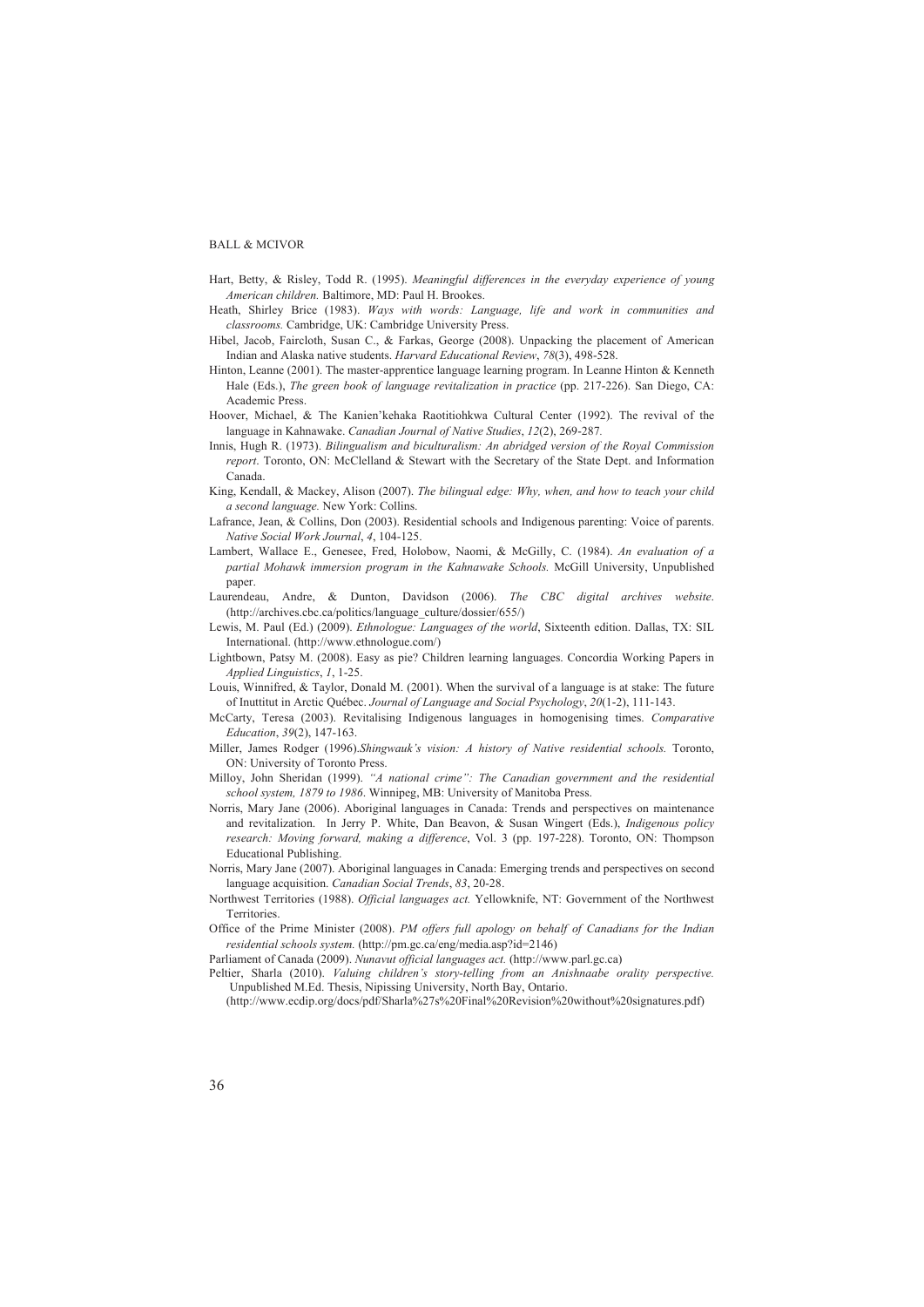Peter, Lizette, Hirata-Edds, Tracy, & Montgomery-Anderson, Bradley (2008). Verb development by children in the Cherokee language immersion program, with implications for teaching. *International Journal of Applied Linguistics*, *18*(2), 166-187.

Phillipson, Robert (1992). *Linguistic imperialism*. Oxford, UK: Oxford University Press.

- Philpott, David F. (2006). Identifying the learning needs of Innu students: Creating a model of culturally appropriate assessment. *The Canadian Journal of Native Studies*, *26*(2), 361-381.
- Richards, Merle & Burnaby, Barbara (2008). Restoring Aboriginal languages: Immersion and intensive program models in Canada. In Tara Williams Fortune & Diane Tedick (Eds.), *Pathways to multilingualism: Evolving perspectives on immersion education* (pp. 221-241). Clevedon, UK: Multilingual Matters.
- Rogoff, Barbara (1990). *Apprenticeship in thinking: Cognitive development in social context.* New York: Oxford.
- Romaine, Suzanne (2002). The impact of language policy on endangered languages*. International Journal on Multicultural Societies*, *4*(2), 194-212.
- Royal Commission on Aboriginal Peoples(1996). *Gathering strength: Report of the Royal Commission on Aboriginal Peoples.* Ottawa, ON: Minister of Supply and Services.
- Royal Commission on Bilingualism and Biculturalism (1967). *Report of the Royal Commission on bilingualism and biculturalism: General introduction and book 1, the official languages*. Ottawa, ON: Queen's Printer.
- Sarkar, Mela, & Metallic, Mali A'n (2009). Indigenizing the structural syllabus: The challenge of revitalizing Mi'gmaq in Listuguj. *Canadian Modern Language Review*, *66*(1), 49-71.
- Senate of Canada (2009). *Bill S-237: An act for the advancement of the Aboriginal languages of Canada and to recognize and respect Aboriginal language right*s. Ottawa, ON: Publishing and Depository Services.
- Snow, Catherine E., & Hoefnagel-Hoehle, M. (1978). The critical period for language acquisition: Evidence from second language learning. *Child Development*, *49,* 1114-1118.
- Statistics Canada (2006). *Aboriginal peoples of Canada: A demographic profile, 2006 Census.* Ottawa, ON: Author.
- *Strengthening Indigenous languages and cultures.* (n.d.) (http://www.nsilc.org/index.htm)
- Task Force on Aboriginal Languages and Cultures (2005). *Towards a new beginning: A foundational report for a strategy to revitalize First Nation, Inuit and Métis languages and cultures*. Ottawa, ON: Department of Canadian Heritage.
- United Nations (2008). United Nations declaration on the rights of Indigenous Peoples. New York, NY: Author.
- van Kleeck, Anne (1994). Potential cultural bias in training parents as conversational partners with their children who have delays in language development. *American Journal of Speech-Language Pathology*, *3*(1), 67-78.
- Wesley-Esquimaux, Cynthia C., & Smolewski, Magdalena. (2004). *Historic trauma and Aboriginal healing.* Ottawa, ON: Indigenous Healing Foundation.
- Wilson, William H., & Kamana, Kauanoe (2001). "Mai loko mai O ka 'I'ini: Proceeding from a dream": The 'Aha Punana Leo connection in Hawaiian language revitalization. In Leanne Hinton & Kenneth Hale (Eds.), *The green book of language revitalization in practice* (pp. 147-176). San Diego, CA: Academic Press.
- Wright, Stephen C., Taylor, Donald M., & Macarthur, Judy (2000). Subtractive bilingualism and the survival of the Inuit language: Heritage- versus second-language education. *Journal of Educational Psychology*, *92*(1), 63-84.
- Zwanziger, Elizabeth E., Allen, Shanley E. M., & Genesee, Fred (2006). Cross-linguistic influence in bilingual acquisition: Subject omission in learners of Inuktitut and English. *Journal of Child Language*, *32*, 893-910.